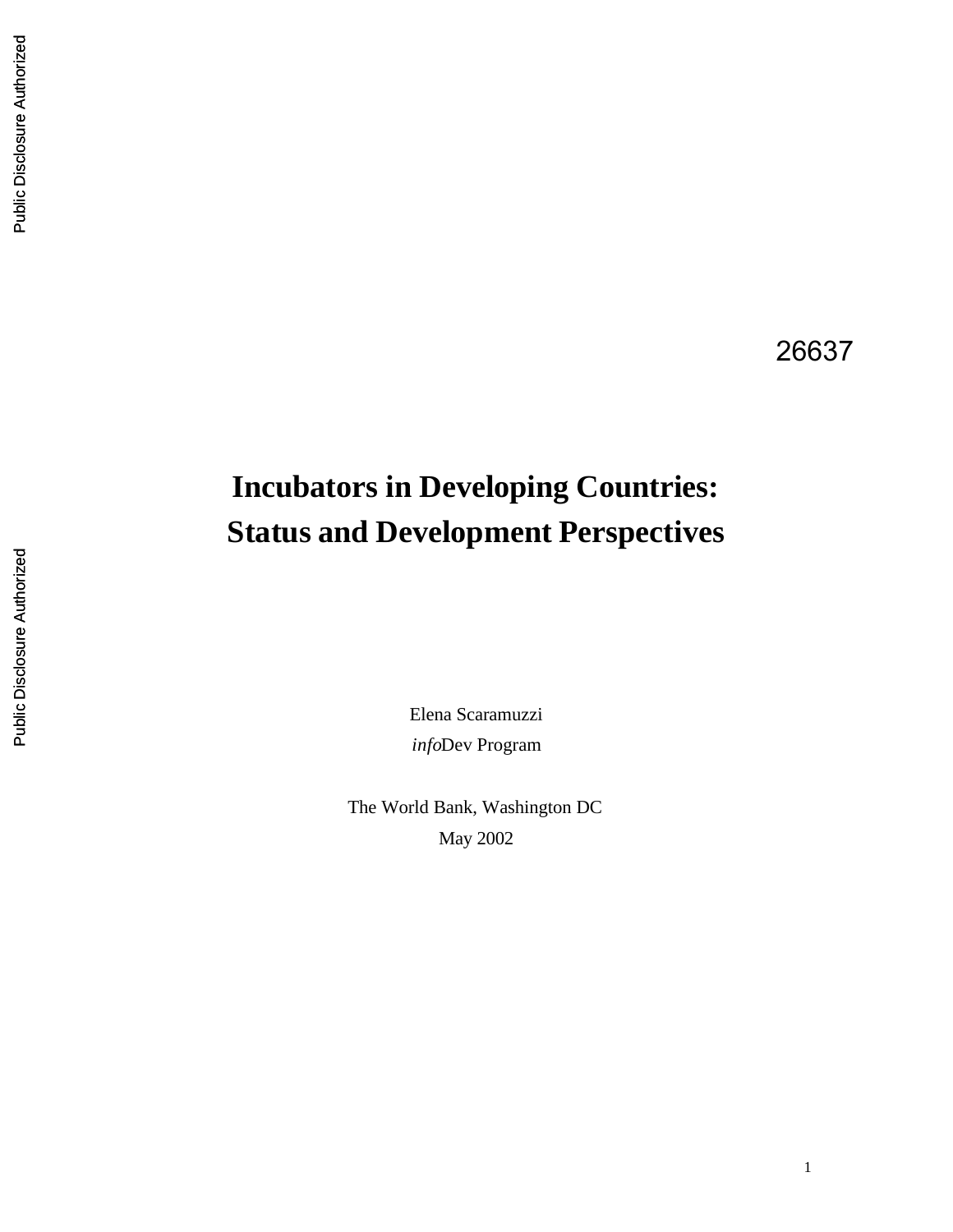# **Table of Contents**

#### **Executive Summary**

#### **1 From Small Enterprise Support to Business Incubation Systems**

- 1.1 The concept of Business Incubation
- 1.2 Incubation Models

#### **2 Support to Incubator Initiatives in Developing Countries**

2.1 Multilateral and Bilateral Assistance

Box 2.1 The infoDev Incubator Initiative

- 2.2 National Programs
- 2.2.1 Brazil

Box 2.2.1 The Cultural Virtual Incubator in Rio de Janeiro

2.2.2 China

Box 2.2.2. The Tianjin Women's Business Incubator

2.2.3 Israel

#### **3 Lessons Learned**

- 3.1 Understanding the 'Value' of Incubation
- 3.2 Best Practices in Business Incubation
- 3.2.1 Best Practices for Incubator Creation and Management
- 3.2.2. Best Practices for Incubation Processes
- 3.3. Measuring and Evaluating the Impact of Incubation Initiatives

#### **References**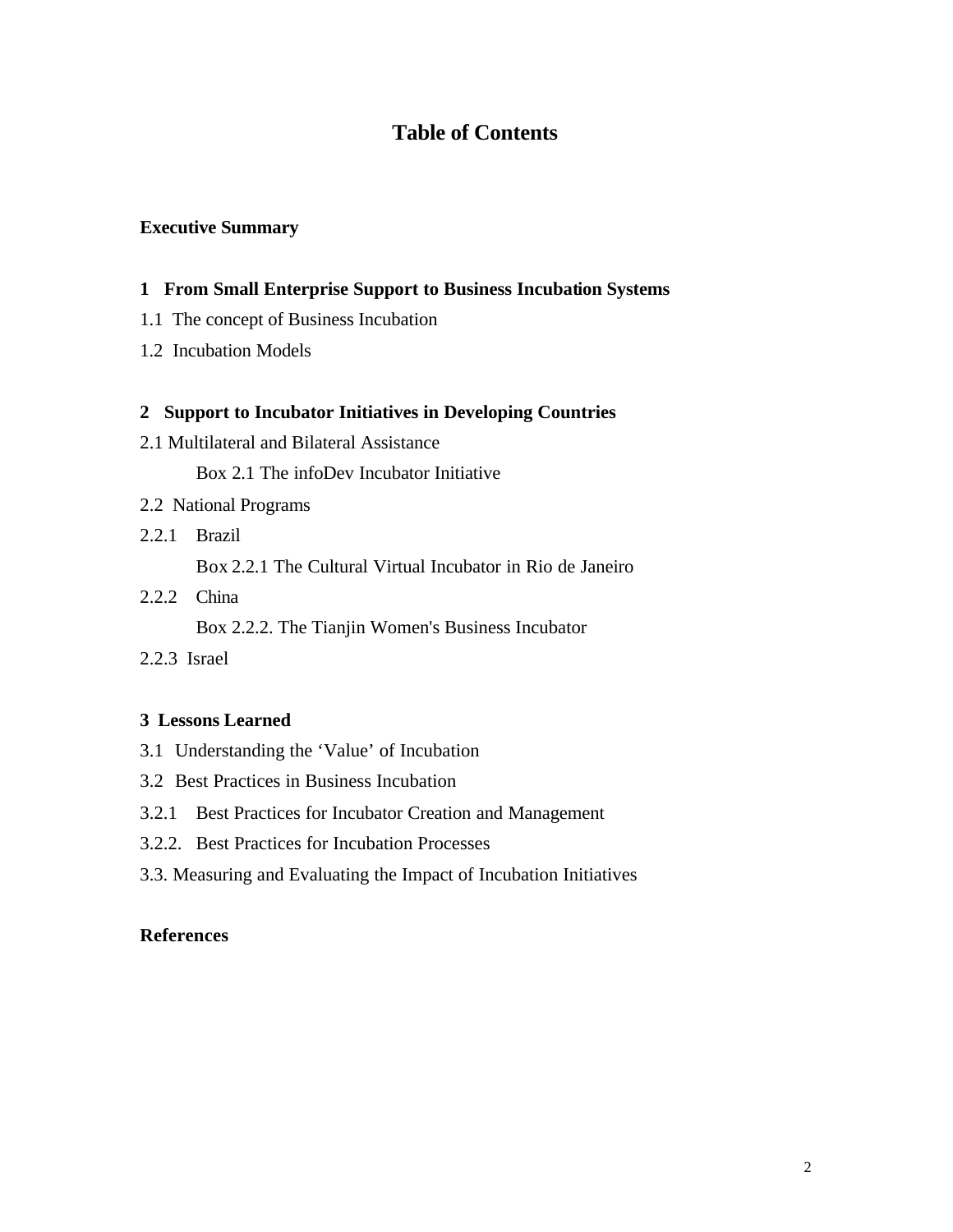# **Executive Summary**

The role of SMEs in growth and development is universally recognized, and is demonstrated by the quantity of studies, research, and literature dedicated to the subject.

Both in developed and developing countries, governments have been playing a key role in defining policies, programs and instruments which support the development of micro, small and medium enterprises.

One of the mechanisms employed to nurture small firms for more than two decades is "business incubation". Incubators provide qualifying new start-up businesses with a set of facilities -- physical space, shared services, business and legal advice, and financial inputs – to facilitate their creation and assist them until "graduation", when they have the capacity to "survive" in the outside competitive environment.

Success of incubators depends on several factors, and many lessons have been learned so far. Many of them can be applied to incubators in developing countries. Some aspects, however, require specific attention, depending on the status of the private sector development in each country.

Many developing countries have experimented with a variety of programs and schemes supporting small and medium enterprises, often with assistance from multilateral and bilateral organizations. Business incubation programs or initiatives have arisen especially over the last decade, with varying degrees of success.

From various developing regions, there is evidence that incubator initiatives help promising entrepreneurs launch their business and succeed. However, incubators still do not exist in most developing countries, especially where they could make the most dramatic difference in the development equation.

In this paper, an overview of the status and development perspectives of the incubator industry is presented, with a special focus on the needs and challenges observed in developing countries.

The role played by national, bilateral and multilateral support in fostering incubators in developing economies are also discussed.

The main lessons learned in business incubation, as well as their adaptation to the needs of developing countries, are presented in the final part of this paper.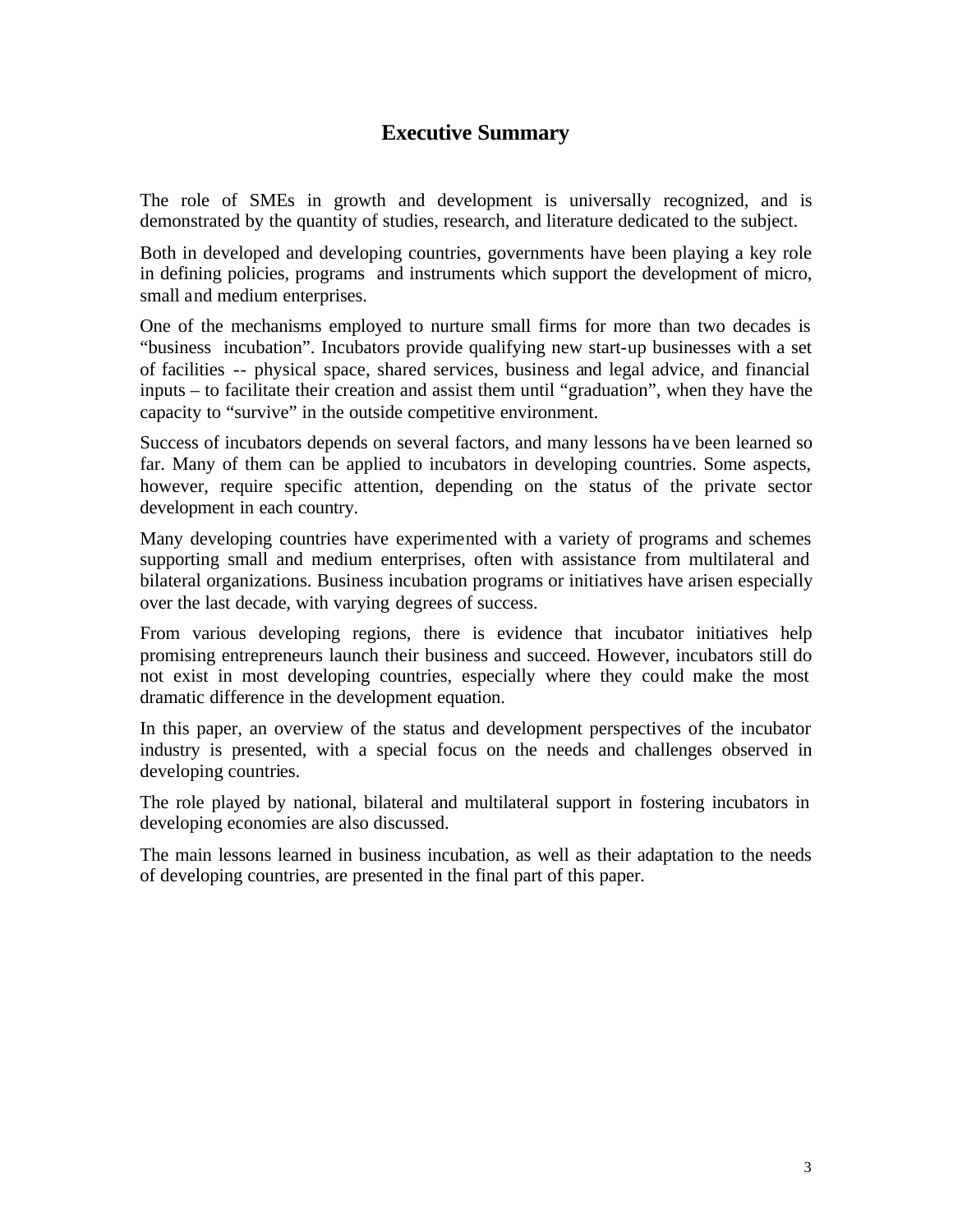# **1 From Small Enterprise Support to Business Incubation Systems**

#### **1.1 The Concept of Business Incubation**

In both developed and developing economies, policies supporting small and medium enterprises (SMEs) are widely promoted as their role for economic and social development is universally recognized. In most developing countries, although figures may vary considerably across countries and over time<sup>1</sup>, micro- and small-scale enterprises account for the majority of firms and a relevant share of employment, and play a crucial role for economic growth.

Support programs range from technical assistance to tax incentives, from direct supply of capital to regulatory provisions, training, support to innovation and other types of incentives<sup>2</sup>. One of the mechanisms employed to nurture small firms for more than two decades is "business incubation".

Business Incubation can have several definitions and approaches. According to the National Business Incubators Association (NBIA), "Business incubation catalyzes the process of starting and growing companies, providing entrepreneurs with the expertise, networks and tools they need to make their ventures successful. Incubation programs diversify economies, commercialize technologies, create jobs and build wealth."

Incubators are generally characterized by some relevant features, which generally include:

- ß A managed work space providing shared facilities, advisory, training and financial services, and a nurturing environment for tenant companies;
- A small management team with core competencies;
- Selection of start-up companies entering the incubator, 20 to 25 in the average, to be graduated generally after 3 years.

Incubator models may vary according to :

- their mandate (for-profit or not-for-profit)
- $\blacksquare$  the type of sponsorship they have (public private mixed)
- $\blacksquare$  their focus (mixed-use niche). The most frequent types of niche incubators are related to technology (technology incubators) and bio-technology (bioincubators). More recently, and especially in the U.S., a new generation of dot.com incubators emerged, although their number considerably decreased after the so-called 'internet bubble' in early 2000.

<sup>&</sup>lt;sup>1</sup> For a review of the role of SMEs in economic growth in developing countries see: Kristin Hallberg  $\underline{A}$ Market-Oriented Strategy for Small and Medium Enterprises, IFC, Discussion Paper no. 40, The World Bank, Washington DC. and Paths Out of Poverty – The Role of Private Enterprise in Developing Countries, IFC, Washington DC, 2000

 $2 \text{ An interesting discussion of public support mechanisms to small high-risk firms in OECD countries is in }$ an article by Margareth O'Shea and Candice Stevens, Governments as Venture Capitalists, The OECD Observer, no. 213, 1998.

 $3$  www.nbia.org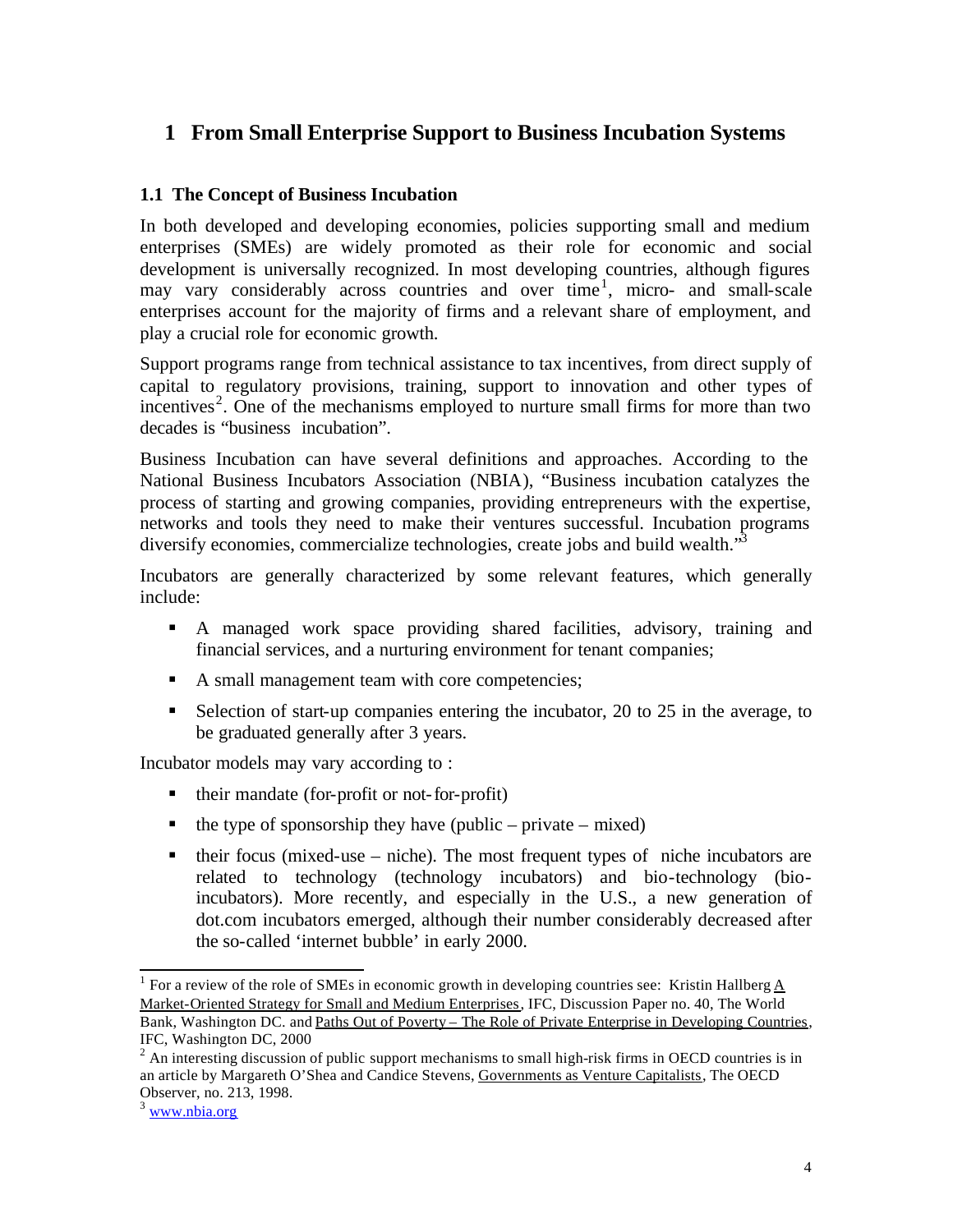Incubation programs may also have a wide range of goals, including:

- ß economic development and generation of new jobs
- marketing of research investments
- **•** property venture/real estate development
- creation of entrepreneurship in transition economies
- opportunities for national immigrants and nationals graduating abroad
- development of export production.



Incubators started to appear in developed countries, namely in the U.S., in the early 1980s. According to the NBIA, there are currently about 900 incubators in the United States.

After two decades of steady growth, the U.S. business incubation industry seems to have reached a stage of maturity. It has produced a relevant impact in terms of business creation (19,000 companies created and still in business), fostering of employment (more than 245,000 jobs), and development of facilities (average size of an incubator is 16,000 sq. ft.). 75 percent of U.S. incubators are not for profit, 25 percent are for-profit. About 27 percent of incubators are academic-related. Most incubators in North America are located in urban or sub-urban areas, while 36 percent are located in rural areas.<sup>4</sup> NBIA also reports that 87 percent of all firms graduated for their incubators are still in business.

A general survey of incubators was conducted in 1998, showing the existence of about  $2000$  incubators in the world<sup>5</sup>. Today, it has been estimated that some 2,500 business incubators exist outside the United States<sup>6</sup>. About 1000 of them are located in Europe, including 300 in Germany.

<sup>4</sup> Source: NBIA

<sup>&</sup>lt;sup>5</sup> State of the Business Incubation Industry Findings, NBIA, 1998.

<sup>&</sup>lt;sup>6</sup> Barbara Harley, . International Business Incubator, Silicon Valley. Business Incubators: Good Old Models vs. Exciting New Models. A Presentation to the World Bank, February 2002. See also Barbara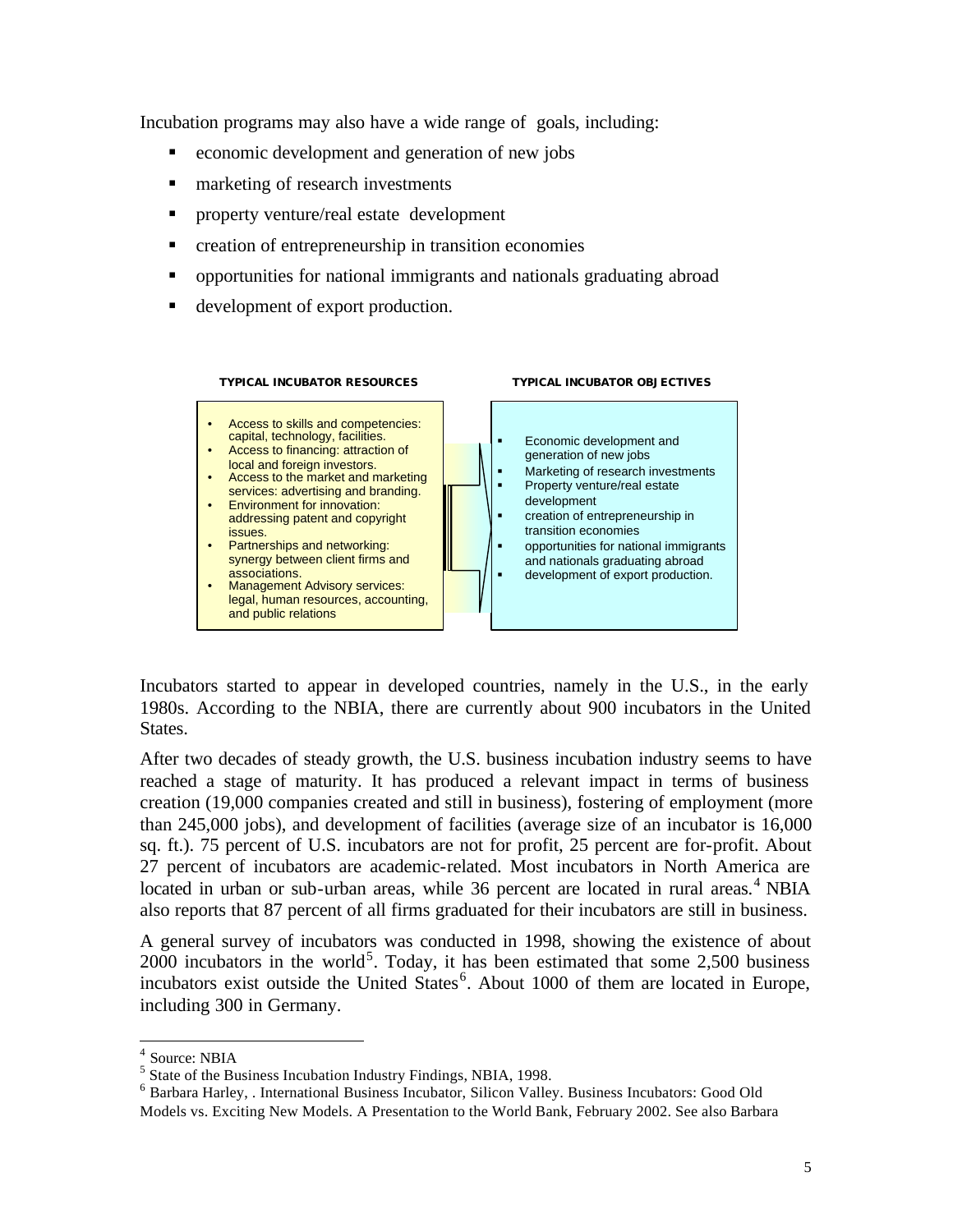In developing countries, incubators are a quite recent phenomenon. There are no comprehensive surveys regarding the current status of business incubation in developing and transition economies. About 500 incubators were estimated in  $1997^7$ . Today their number is considerably higher, taking into account the average 20 percent annual growth rate estimated in 1997 $<sup>8</sup>$ , and, above all, the impressive investments promoted in specific</sup> countries. The Republic of Korea alone is reported to have more than 300 incubators. In 2001 there existed some 130 incubators in China, against 110 in 1999<sup>9</sup>. Malaysia and India also invested considerably in incubators, especially in technology-oriented incubators. In Brazil 150 incubators were surveyed in  $2001^{10}$ .

Most not-for-profit incubators are supported by central or local government resources, although some resources may also be provided by other sponsors or partners, including from the private sector. For-profit incubators are funded by private investors. Venture capital firms are mainly interested in the equity investments in ventures of for-profit incubators, especially in the Internet sector. Large high-tech corporations tend to invest in incubators to foster their  $R \& D$  activities, in the hope some of the incubated ideas may become successful marketable products and/or profitable start-up companies.

In developing countries, most incubators are not-for-profit, with funding generally provided by public resources. Over the last ten years, support has also been provided by multilateral and bilateral donor organizations, especially for the feasibility and planning activities associated with new incubator creation. It should be said, however, that in several developing countries the incubator industry is evolving rapidly, and in some cases incubators show levels of dynamism and innovation, as well as models of partnership and funding, which are comparable to the ones currently observed in industrialized economies.

#### **1.2 Incubation Models**

#### *"First Generation" Incubators*

Generally characterized by a strong 'real estate' component and proximity to research institutes or technical university environments, this type of incubator is generally created by building new facilities, such as science, technology parks, or technopoles, or by readapting abandoned buildings (e.g. industrial complexes). Its real estate component often implies considerable public investments, sometimes supported by national or local programs for innovation, job creation and economic development. Sustainability is considered a major challenge of these initiatives, which always require considerable fixed investments, have long development life-cycles and can suffer from inadequate financing and exit mechanisms for graduating companies. The most frequent "success factors" of these systems are tied to their capacity to focus on new venture creation rather than on

Harley on the International Business Incubator. *info*Dev eXchange, issue 11, March 2002, www.infodev.org/exchange

<sup>7</sup> Rustam Lalkaka, Lessons from International Experience for the Promotion of Business Incubation Systems in Emerging Economies, UNIDO, November 1997.<br><sup>8</sup> Ibid.

<sup>&</sup>lt;sup>9</sup> Source: Proceedings ITBI India 2001

<sup>&</sup>lt;sup>10</sup> Source: Anprotec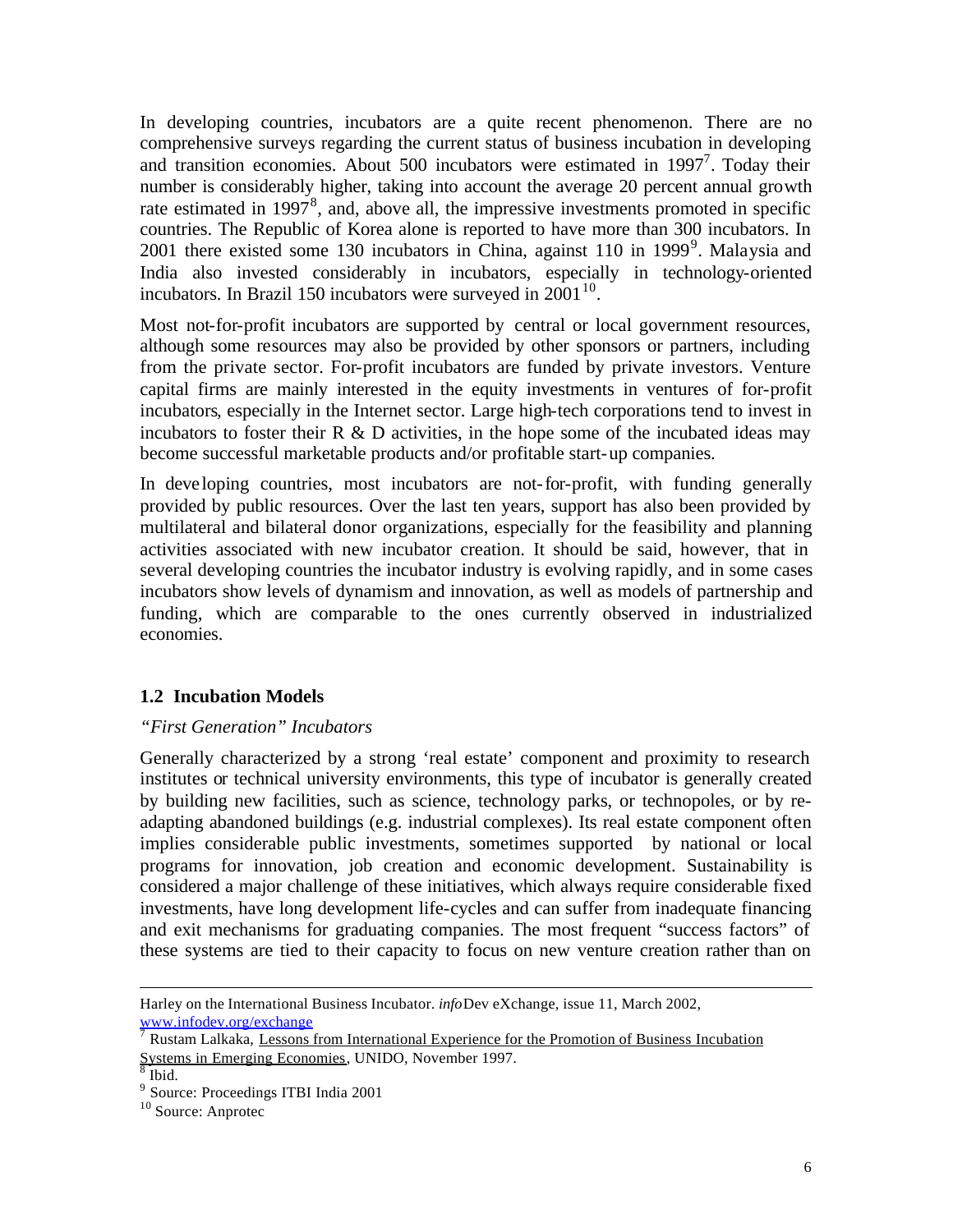real estate management, governance with an entrepreneurial management, and a strategic marketing orientation.

# *University Incubators*

University incubators are established in or by university campuses. There are different models, sizes and nuances regarding these kinds of initiatives. The common factor is that these incubators generally promote the development of new research/technology-based firms inside their own facilities. The role played by universities consists of linking research, technology, capital and know-how to leverage entrepreneurial talent, accelerate the development of new technology-based firms, and speed up the commercialization of technology<sup>11</sup>. Their success is considerably tied to the capacity of linking research with industry.

# *Virtual Incubators*

Virtual incubators are considered the "second generation" of incubators. These incubators are non-property-based ventures which require lower fixed investments and are regarded as a possible way of servicing SMEs in areas with insufficient critical mass. Virtual incubators are often hosted by a university or a research center, and are characterized by their capacity to operate both within walls and outside. When they operate as "incubators without walls" they serve newly created firms without hosting them within the incubator's facilities. They usually generate externalities among firms linked via computer and telecommunications networks. Most virtual incubators are technologyoriented, and are aimed at transforming research into marketable products. The offering of pre-incubation and post-incubation services are considered a natural evolution of this model. Examples of incubators without walls exist in several countries, including in Brazil, Russia and Australia.

## *International Enterprise Centers – International Business Incubators*

This model is considered the " third generation" of incubators. These incubators provide a full range of support services for the development of knowledge-based businesses. Most of them are export-oriented and show impressive growth rates and sales records. They link universities, research institutes, venture capital and international joint ventures. This incubation model – based on the convergence of support mechanisms – is already present in China, Korea, and Malaysia. Some of these incubators are beginning to create *Incubator Networks,* incubators within the same region or country, or with the same focus. Their strength is based on their capacity to share knowledge and resources, and on the linkages and synergies that can be created in a research and development framework. There are currently eight incubator networks in China.

## *Dot.Com Incubators*

l

Dot.com incubators present a 'model' with specific features. Created under the 'wave' of the new economy, dot-com incubators or Internet business accelerators are a relatively recent but well-known phenomenon in developed markets, the U.S. in particular. They are characterized by strong venture capital orientation and shorter incubation periods (a

 $11$  Reference: Sarfraz A. Mian, The University Business Incubator: A Strategy for Developing New Research/Technology-Based Firms. Dot.Com Ventures, Incubators, Article no. 3, 1996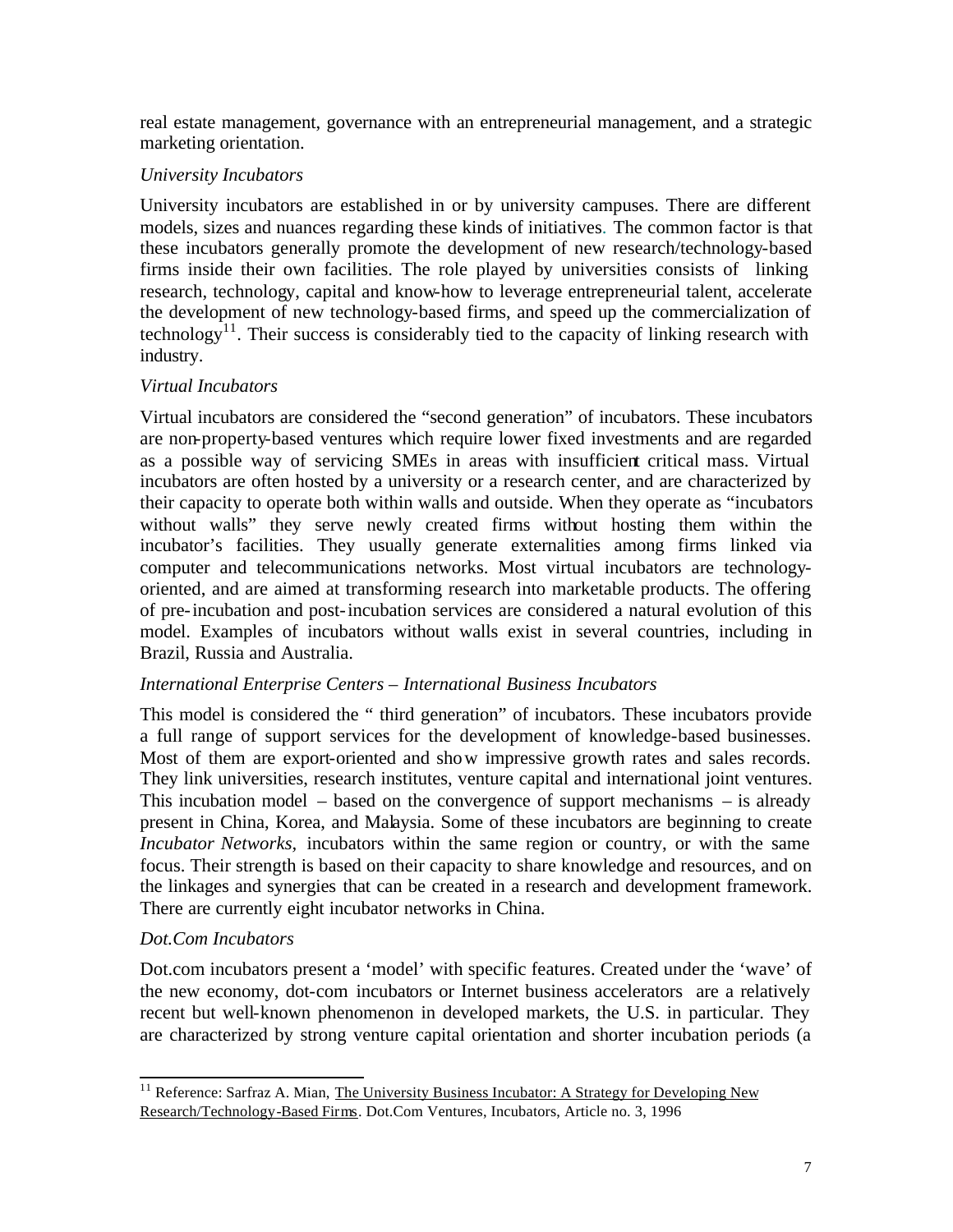few months instead of 2-3 years). A few dot.com incubators started to appear in emerging and fast-growing markets around  $1999^{12}$ . Some consider these incubators as the 'fourth generation' of incubators. Characterized by higher levels of risk and mortality rates, the development potential of these incubators has not been sufficiently assessed so far, especially in developing countries.

 $12$  The Shangai Business Accelerator is China's first Internet incubator. It was created by a partnership between Jiaotong University, Shanghai S&T Committee, Tianjin Innovation center and BTDS. Another "Internet business accelerator", was created by the Shanghai Withub Hi-Tech Business Incubator. Created in April 2000, it provides Internet start-ups with support in technology, information, funding, management and marketing. Another Chinese business accelerator is planned to be created by Qinghua University Hitech Park in Beijing. These initiatives are aimed at fostering the creation of early-stage IT start-ups, or to Western or old economy firms looking for potentially interesting IT investments in the Chinese market.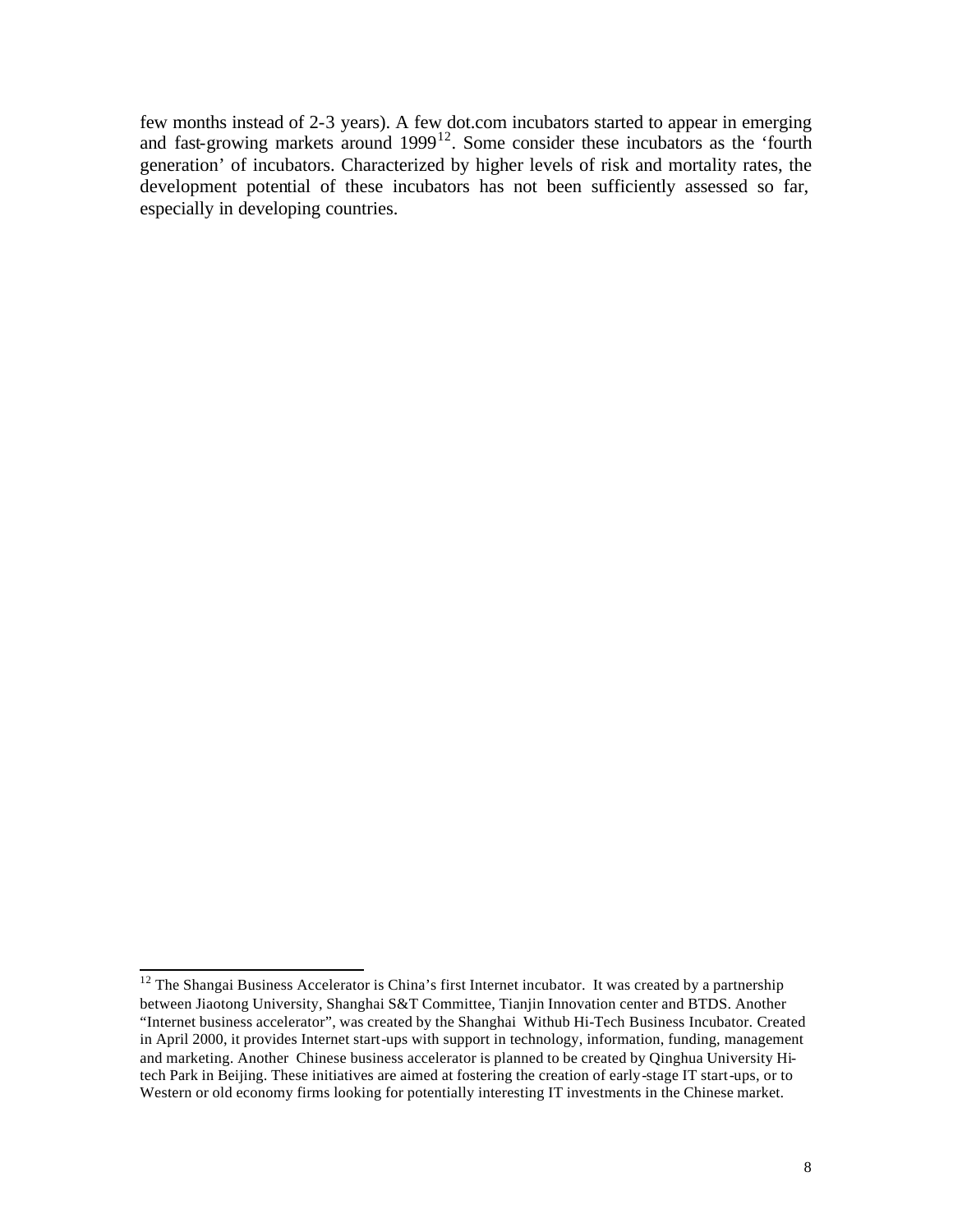# **2 Support to Incubator Initiatives in Developing Countries**

#### **2.1 Multilateral and Bilateral Assistance**

Most developing countries have experimented with a variety of programs and schemes supporting small and medium enterprises, often with assistance from multilateral and bilateral organizations.

Business incubation programs or initiatives have flourished in the last decade with varying degrees of success.

The World Bank Group has been promoting several assistance programs and projects supporting SMEs, providing more than \$8.8 billion of financing over the last three decades. Several initiatives are either underway or planned, all designed to meet the key needs of small businesses in developing countries, including capacity building, information and technology, access to capital and improved business environments. Assistance is mainly provided in the framework of programs or facilities for SMEs, Technical Assistance, and broad development projects.

The World Bank Group does not have a specific program for Incubators, but has supported specific projects. The IFC has undertaken investments in Business Incubation in Ukraine, Albania, Bosnia and South Africa. The World Bank is also supporting the development of Technology Parks with an Incubator component in it, such as in the case of Morocco.

At the IFC, the private sector arm of the World Bank Group, business incubation projects are often a complement to IFC's SME work through financial intermediaries. Business Incubators are considered especially helpful for some of the projects where significant technical assistance, especially in marketing, is key to the success of the companies'  $d$ evelopment $^{13}$ .

The developments in the Internet sector have led the IFC to promote new initiatives, both in partnership with the Japanese investment firm Softbank and with other venture capital funds, and directly, through minority equity participations or small loans to new Internetrelated businesses in emerging markets. In this framework, IFC also incubated new startups for projects whose cost generally ranged from \$1 to \$20 million<sup>14</sup>.

The potential for rapid exits via public offering of incubated companies during the Internet years made incubation attractive to private venture funds. A number of purely private-sector incubators were created in developed markets, but also in a range of emerging countries in East Asia, Latin America and elsewhere. However, the downturn of the technology markets made launching of new technology companies difficult, particularly in emerging countries. The recent crisis involving the Information and Communications Technology equity markets, a shrinking pool of global investment capital for innovation, and a number of failed privatizations, has induced lower tolerances for risk and a pull-back in private sector investment in emerging markets. A new

<sup>&</sup>lt;sup>13</sup> Araceli De Leon, Experience in Business Incubators. IFC, Corporate Planning Department, December 1999.

<sup>14</sup> See www.worldbank.org/ict/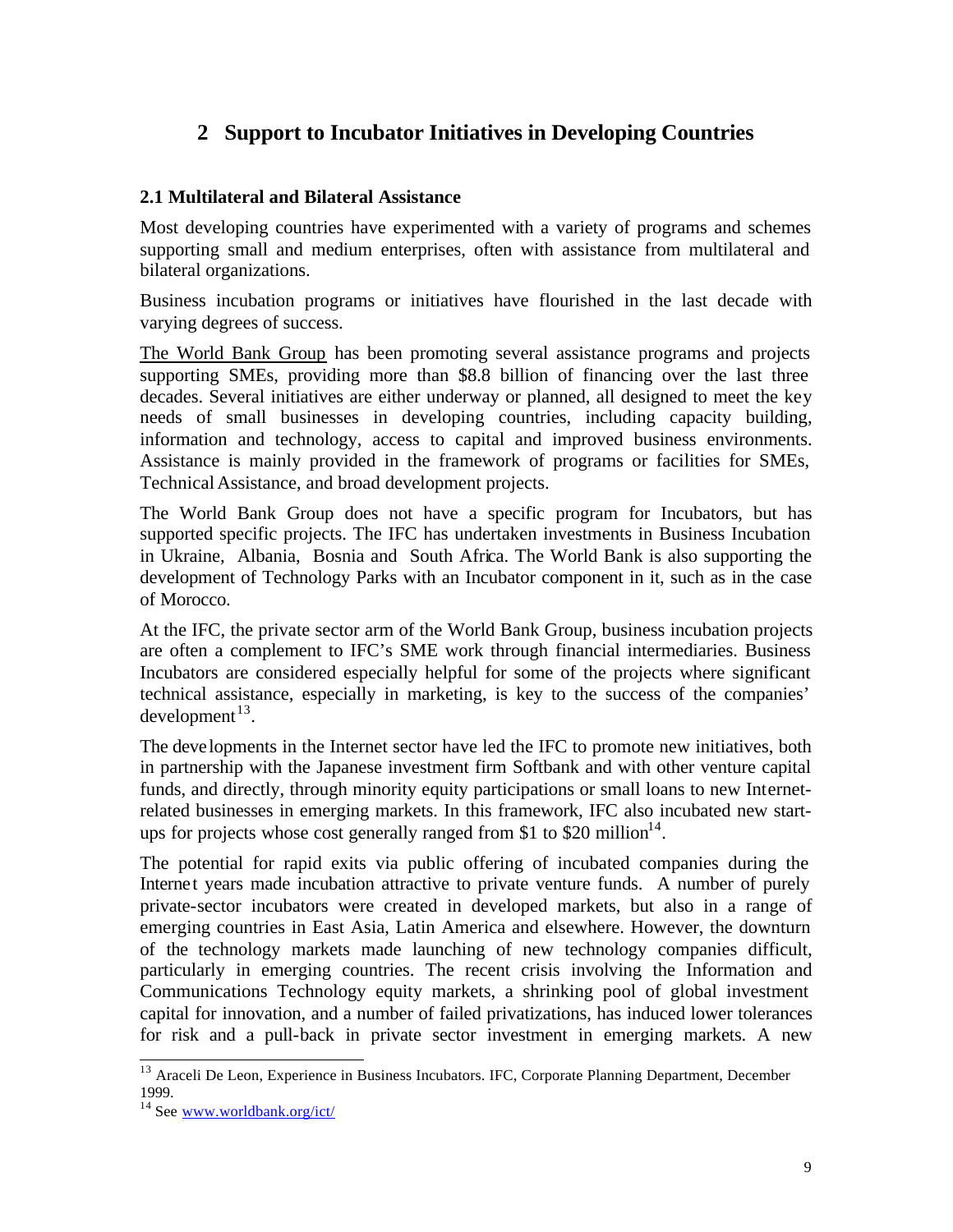initiative, specifically targeting incubators in developing countries, has recently been announced by *info*Dev, a grant program managed by the World Bank and supported by a consortium of donors. The program mission is to promote innovative projects and initiatives based on the use of Information and Communications Technologies (ICTs) to foster economic and social development, with a special emphasis on the needs of the poor in developing economies. The Incubator Initiative will be developed as a flagship within the *info*Dev program and will complement and leverage the efforts promoted by the World Bank Group, and by the international community, in assisting developing countries to promote economic growth by fostering private sector development.<sup>15</sup> (see box 2.1).

Regional Development Banks promote several programs for SMEs development, including the establishment of regional venture funds, micro-credit systems, or national SME development initiatives. In some cases support for incubator projects is also provided. The Multilateral Investment Fund of the Inter-American Development Bank has provided support to incubators, including a \$3.5 million loan to fund a technology incubator in the state of Santa Catarina, Brazil<sup>16</sup>. The MIF has also co-funded a business accelerator in Panama, investing in Internet infrastructure, software, telecommunications and other technology-related ventures. The Panama Business Accelerator provides tenants with strategy consulting, technology consulting, investment banking, and often venture capital through internal resources and global partner networks.

The Asian Development Bank has also supported several projects aimed at fostering micro-entrepreneurship, including by providing loans for incubator-related activities. One of those projects is being implemented in the Kyrgyz Republic. The African Development Bank has provided approximately US \$ 8.52 million in loans and grants to finance a learning and skills development project in Zanzibar, Tanzania.

The Project objective is to contribute to human resource development and poverty reduction by providing alternative learning, skills and employment opportunities to out of school youth. It specifically seeks to improve the quality of training, non-formal education and to link education with the labor market needs. The project involves the establishment of a school for alternative learning and the establishment of two skills development centers with business incubators<sup>17</sup>. No comprehensive program specifically on incubators has, however, been promoted by any of those regional banks to date.

The European Union's PHARE program, providing early-stage funding for Central and Eastern Europe, and the TACIS program, offering funding for the former Soviet Union, have played a meaningful role in the development of projects supporting SMEs. Business support centers and incubators have been set up with PHARE  $\infty$ -financing in several countries, including Poland and the Czech Republic. EU's Programs supporting SMEs have also been launched in other regions. Such programs include AL-Invest (Latin America), Asia-Invest (Asia), and ECIP (Latin America, North Africa and the Middle East and South Africa).

<sup>&</sup>lt;sup>15</sup> For information about the infoDev Incubator Initiative see: www.infodev.org/incubator/

<sup>16</sup> http://www.cni.org/br/

 $17$  http://www.afdb.org/knowledge/loans2000/adf\_learning\_Zanzibar\_Tanzania.htm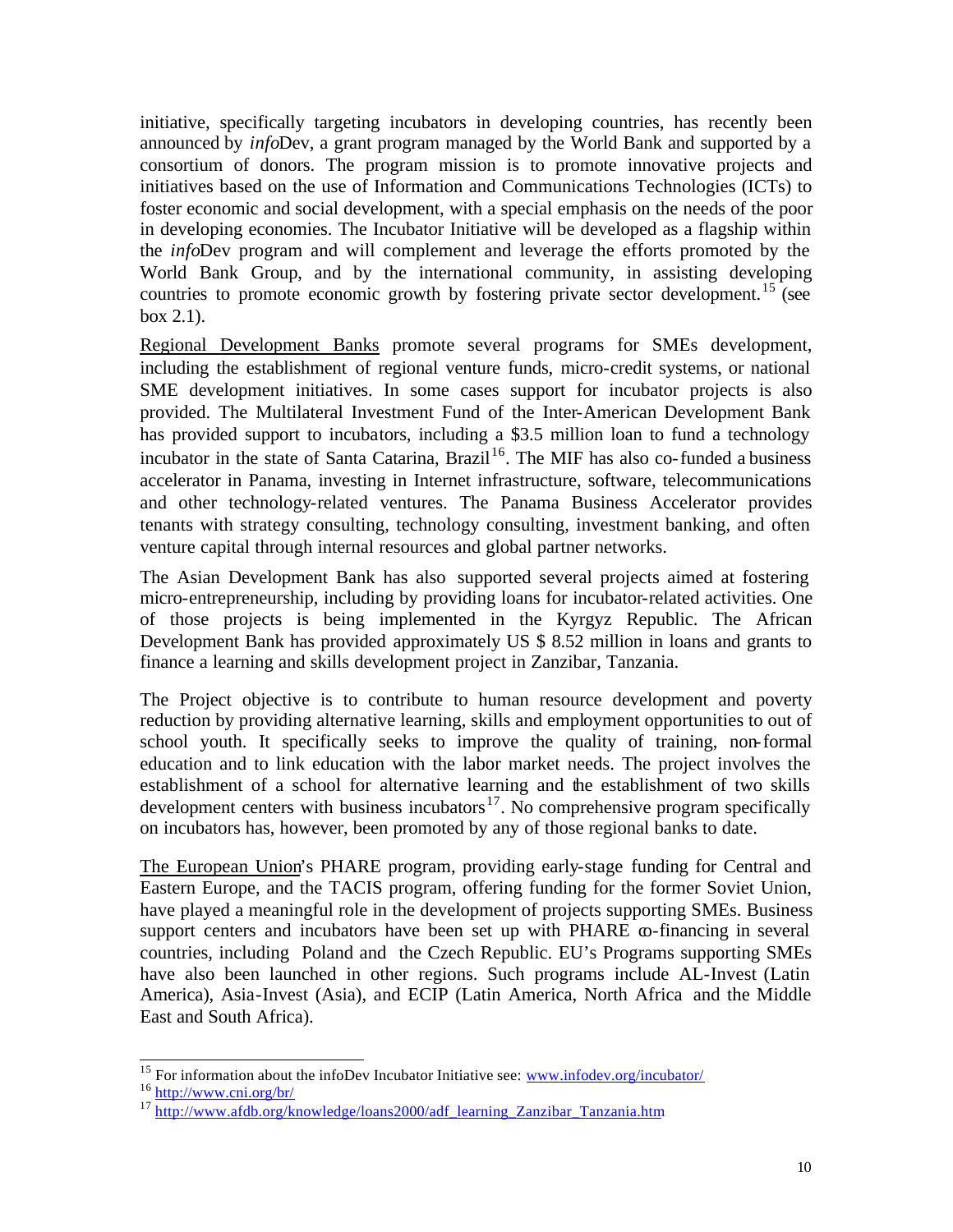#### **Box 2.1 The** *info***Dev Incubator Initiative**

In May 2002 *info*Dev announced the launch of a new flagship initiative supported by the government of Japan which will foster entrepreneurship in developing countries by the use of incubators. The initiative is aimed at:

- Improving the performance of existing incubators in developing countries, achieving higher 'survival rates' of incubated companies, growth and sustainability.

- Promoting a synergetic approach focused on the needs of incubators in developing countries, based on improved knowledge, networking and capacity building.

- Seizing new opportunities offered by the more advanced use of ICTs within incubators, assessing incubators' strategies and processes.

- Building capacity within enterprises and enhancing their competitiveness, including trade competitiveness in the global business environment.

- Fostering entrepreneurship in developing countries, supporting the analysis, planning and testing of new incubator approaches within challenging private sector environments.

Aiming at economic and social development, the *info*Dev incubator initiative will combine the opportunities offered by ICTs on the one side, and incubators on the other. The recent downturn in ICT markets had a negative impact on the purely-private incubation model, resulting in a re-evaluation of the need for longer-term public financing. The initiative will specifically focus on ICT/business incubation in developing countries, expecting strong developmental implications within the overall 'digital divide' strategy under construction.

The program will initially be carried out over a three-year period and is structured into three main components:

*1. Creation of the infoDev Incubator Support Center for the assessment of private sector development and incubator-readiness at country level, and the collection of best practices and common performance objectives/indicators.*

A common platform of knowledge, best practices and services to be shared among developing countries' incubators would be a valuable contribution to improve incubators' success and performance. However, both in developed and developing countries, knowledge sharing and networking among incubators are the exception rather than the rule. Responding to a specific need shared by most incubators in the developing world, the first common repository of knowledge, best practices, experience and services - specifically targeted to the needs of technology incubators in developing countries - would be created by the *info*Dev Incubator Initiative.

#### *2. Support to the performance & growth of existing incubators in developing countries*.

Many incubators already exist in several developing countries, with different degrees of success. One of the objectives of this Initiative is to help existing incubators improve their own performance, and bridge the gap between their current progress and their development potential. Incubators will be invited to apply for grants aimed at improving their performance, sustainability and growth, in accordance with the strategy and objectives indicated.

#### *3. Technical assistance and Support to the planning of new ICT incubators*.

A specific activity targeting the countries that cannot draw on adequate private sector development environments, including the most disadvantaged countries or communities, would be implemented in the *info*Dev Incubator Initiative with the objective of helping them by providing specific technical assistance as identified and requested; setting up strategies, assessing the developmental impact and success criteria, and drawing feasibility studies supporting the planning of new ICT Incubators in particularly challenging environments; and assessing the specific gaps hampering ICT private sector development.

Technical assistance grants under this component shall be demand-driven, and shall demonstrate to be consistent and able to add value to the private sector development efforts being carried out in each country.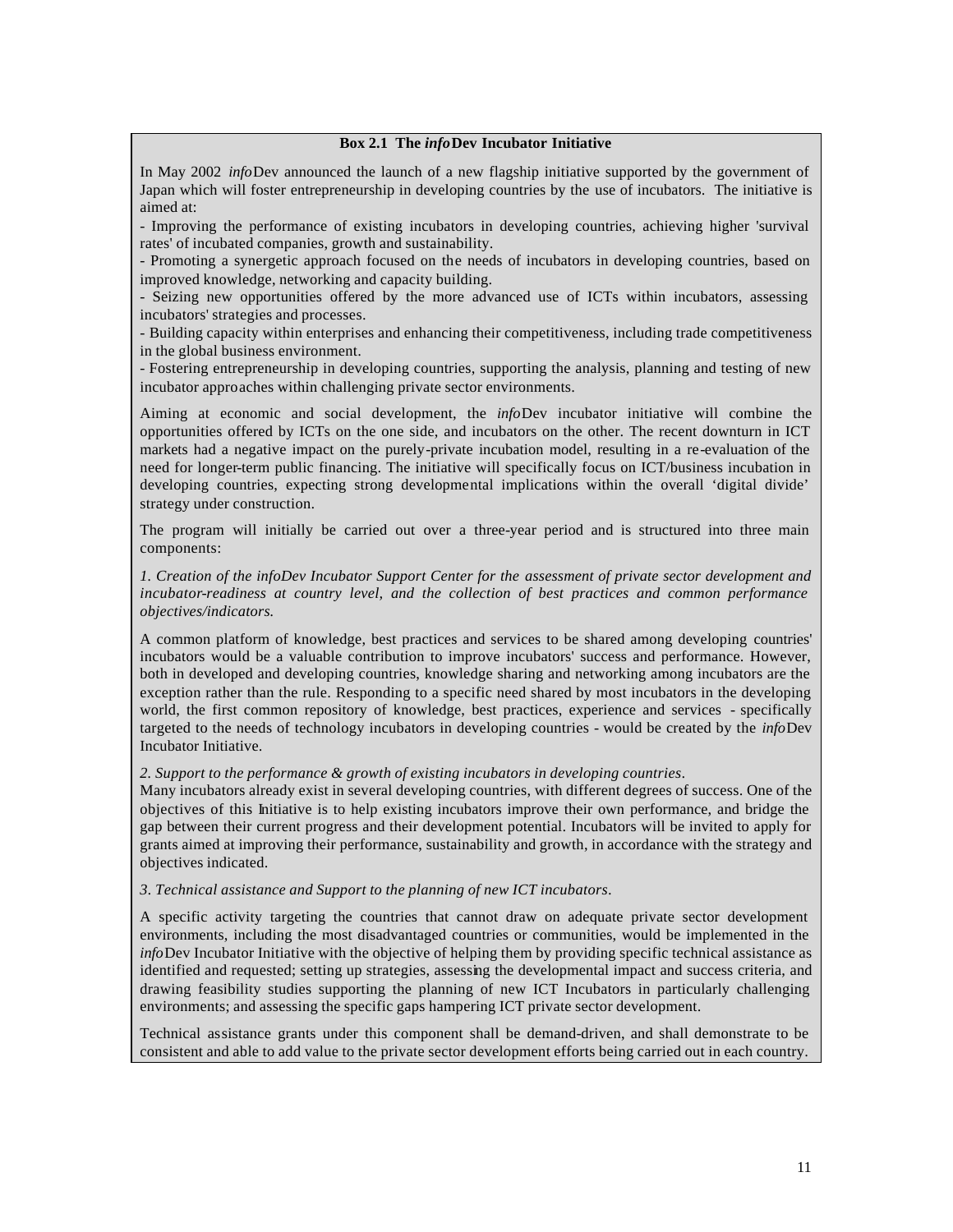Many programs funded by the ILO, UNESCO and FAO are aimed at SME development but do not focus on incubation methodologies.

Several UNITED NATIONS organizations<sup>18</sup> have been involved in incubator projects since the early nineties. UNDP has supported the development of incubator projects in Indonesia, Malaysia and Uzbekistan; the UN-ESCWA has supported projects in Palestine, Syria and Jordan. UNIDO has supported the development of incubator projects in several countries, including in Poland, Turkey, Romania, Sri Lanka, Egypt, Ecuador, Uzbekistan, Czech Republic, Colombia, the Dominican Republic and Pakistan. Support is generally provided by funding feasibility studies, the review of strategy, regulatory and policy frameworks, or the building of local capacity. Depending on projects, funding tends to range from  $$15,000$  to  $$60,000^{19}$ .

UNIDO also offers incubator knowledge sharing initiatives, including Incubati-on-line, an information system providing reference information and best practices on the establishment of business incubators in emerging economies<sup>20</sup>.

At the bilateral level, relevant incubator programs and projects in emerging economies have been supported by the governments of the United States, Japan, Germany and the United Kingdom.

Starting from the early nineties, USAID has also been promoting incubators and other private sector-oriented initiatives in transition economies. In Russia, for instance, in 1993,USAID launched the Entrepreneurship Development Program. The initiative promoted the creation of incubators, including the first virtual incubators. One of them is the International Business and Technology Incubator  $(BTI)^{21}$ . Launched in Moscow, the IBTI was hosted by the Academy of National Economy, the main Russian graduate business school, and managed by Atlas Group Inc. (USA). Part of the USAID funds were used to fund selected technology projects submitted by research institutions and individual Russian scientists. Assistance was also given to support the development of new private technology-oriented firms. Due to its overall technical and operational responsibility of the project, Atlas Inc. implemented the methods for proposals' submission, evaluation, due diligence and funding. Efforts to facilitate US-Russian partnerships and ventures were also made. Training and other business facilitation activities were promoted within the Academy of National Economy. In June 1997 the IBTI had a portfolio of 400 research projects. 25 of them were selected for seed funding in the amount of \$25,000, supplemented by additional funding in the form of equity financing. Under the USAID program, the IBTI, or International Incubator of Technology, has given a total funding support in the range of USD 0.5-1.0 million to 32 start-ups. The incubator is currently involved in seminars, consulting, and partnership promotion. It also funds start-up companies through the FASIE, the Fund of Cooperative Development of Small Businesses in the Scientific and Technology Sphere, a Russian government funded program supporting entrepreneurship in Russia.<sup>2</sup>

<sup>&</sup>lt;sup>18</sup> References: Rastam Lalkaka, ibid., and www.unido.org

<sup>19</sup> http://www.unido.org/doc/300458.htmls

<sup>20</sup> www.unido.org/doc/300459.htmls

<sup>&</sup>lt;sup>21</sup> Reference: Katya Samsonova, Technology Incubators in Russia and Central and Eastern Europe, OECD/97-202

 $^{22}$  www.ibti.ru ; www.fasie.ru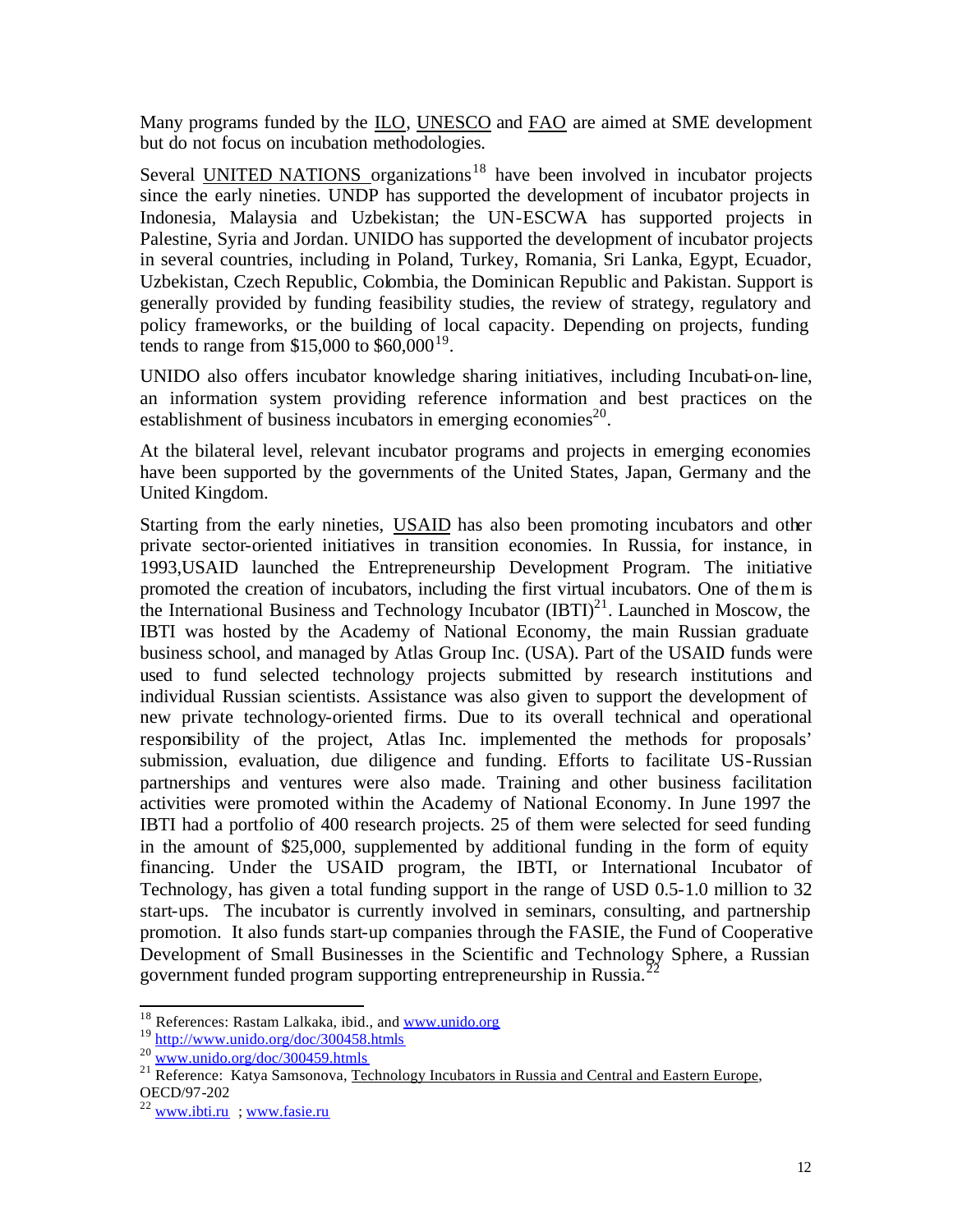Japan is also very active in supporting incubators, both nationally and in developing countries, including, among others, Sri Lanka, Tunisia and Indonesia. Some of these incubatorsare also targeted at specific target groups, as in the case of marginalized women in developing countries. In this framework, Japan recently donated \$74,800 for the establishment of new business incubators in the Jabal Taj area of Jordan in a bid to assist underprivileged women to become income-generators, within an initiative funded by the Japanese government and the United Nations Development Fund for Women (UNIFEM).

Other bilateral assistance projects on incubators have been developed by the Turkish International Cooperation Agency (TICA) in Kyrgyz Republic and in Uzbekistan. Other incubators' initiatives in developing countries have been promoted by the United Kingdom and Germany. GTZ has promoted incubation initiatives in Uzbekistan and Poland. The German Association of Technology and Business Incubation Centers (ADT) plays a coordinating role in maintaining the network of innovation centers in Central and Eastern Europe, linking them to the European NICE network (Network of Innovation Centers in Europe). Moreover, in the framework of its TRANSFORM program, Germany, through ADT, has supported 6 pilot projects for the creation of technology and Business Incubation Centers in Russia, Poland, Belarus, Ukraine, Latvia and Lithuania<sup>23</sup>.

# **2.2 National Programs**

Most governments in developing countries support SME development. Some of them pursue this goal also by the use of incubators. Israel, China and Brazil present interesting examples of national entrepreneurship development programs leveraging on business incubation.

# **2.2.1 BRAZIL**

It has been estimated that in Brazil, micro and small enterprises account for 98 percent of the existing companies, employ about 60 percent of the active population, and contribute to 21 percent of the Brazilian GDP. However, 80 percent of such companies tend to run out of business befoe the end of their first year, mainly due to bureaucratic barriers, administrative barriers, and lack of management skills<sup>24</sup>.

These structural elements of the Brazilian economy have led the Brazilian government to establish several programs and financial instruments supporting micro, small and medium enterprises, as well as the creation of incubators. Support instruments include:

- ß equity funds, such as the CONTEC (Bndespar's Capitalization Program for Technology Enterprises) and the FINEE (Investment Fund for New Enterprises);
- I loans and guarantees, through the FINEP (Federal Agency for Development and Innovation) and the BNDES (Bank for Economic and Social Development);

<sup>&</sup>lt;sup>23</sup> Reference: K. Samsonova, ibid.

<sup>&</sup>lt;sup>24</sup> Source: SEBRAE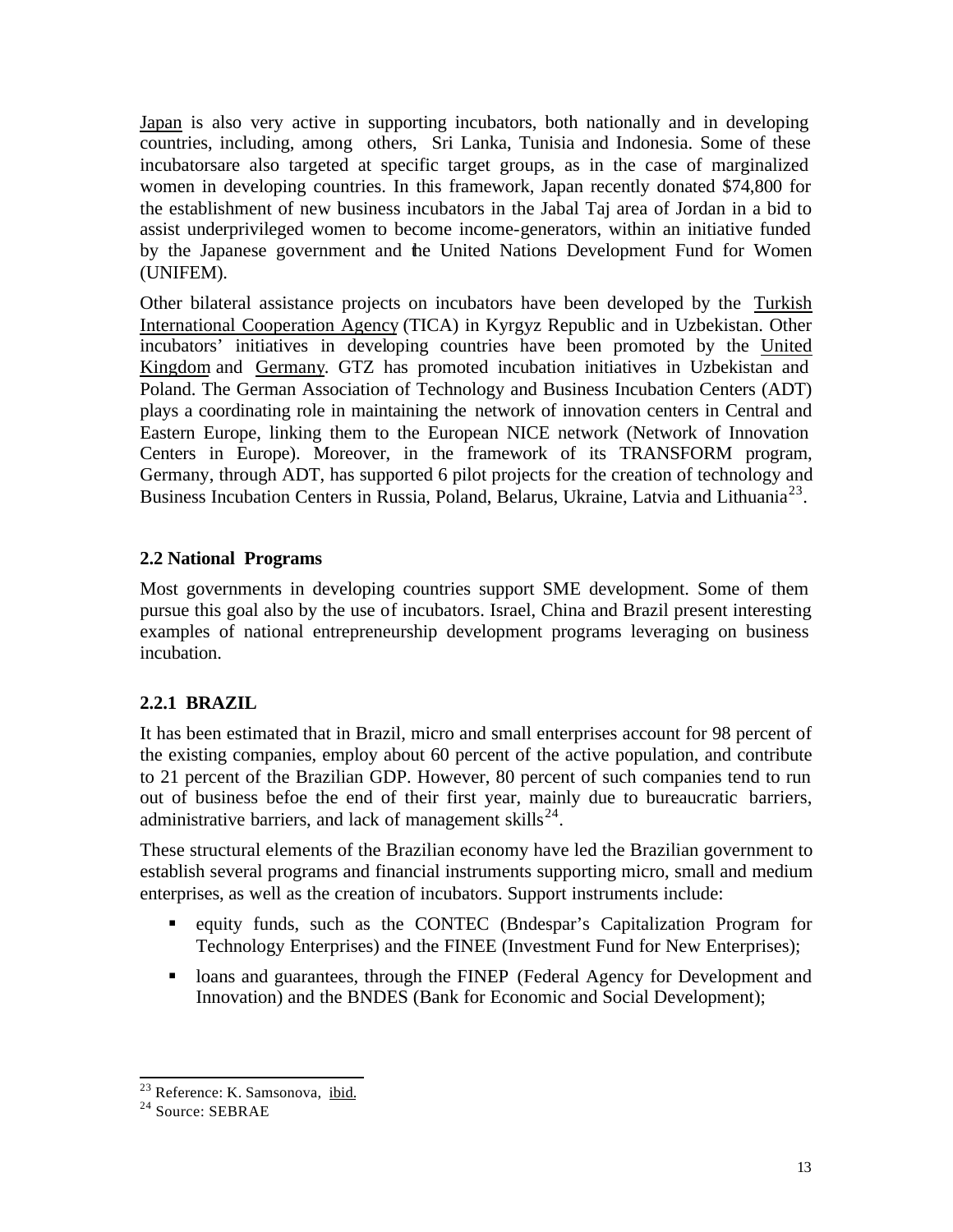**EXECUTE:** microcredit finance instruments, through the BNDES Microfinance, Banco do Brasil (Fundo de Aval – PROGER) and the SEBRA $E^{25}$ .

Apart from these 'horizontal' support programs and instruments, Brazil has created specific programs addressing the development of Technology SMEs. The PACTI  $P_{\text{rogram}}^{\bar{26}}$  launched by the Brazilian Ministry of Science and Technology includes:

- $\bullet$  the Alfa Program, offering grants up to R\$ 20,000 for feasibility studies regarding the introduction of technical innovation in small industries (up to 100 employees). The projects selected under the Alfa program, if successful, are then addressed to FINEP for the negotiation of loans, under the SEBRAE guarantee;
- **•** the PNI (National Enterprise Incubation Support Program), aimed at fostering the creation of new incubators, and the consolidation and expansion of existing ones.

The PNI is promoted by the Brazilian Ministry of Science and Technology, through the Technology Development Office (SETEC), the CNPq (National Council for Scientific and technological development) and FINEP (Financing of Projects and Studies), the Ministry of Industry, Commerce and Tourism (SPI and STI), Banco do Nordeste, SEABRAE (Brazilian Support Services to micro and small enterprises), the SENAI - Industrial Apprenticeship Services, IEL and ANPROTEC (National Association of Technology Promoters).

The Program has set the following objectives to be achieved by the year 2002:

- Increase the number of incubated companies to 1500

- Increase the number of graduated companies to 500
- Increase the number of new jobs in incubated companies to 4500
- Market 5000 new products, services and processes
- Reach 80 percent survival rates

l

The PNI supports both existing incubators and the launch of new ones (technology, mixed purposes and traditional incubators). Support consists of two main components: technical assistance for incubator management and clients (feasibility study, strategic planning, management, ISO certification), marketing, technology, legal, administrative support, etc.) and training services (strategic planning, management, marketing, project preparation and management).

<sup>&</sup>lt;sup>25</sup> The SEBRAE (agency of the Ministry of Industry, Development and Commerce) offers several programs supporting the development of micro and small enterprises. The **Brazil Emprendedor Program**' was launched in 1999 by the federal government of Brazil to support micro, small and medium enterprises. Objectives of the program include the assistance and support to 2.3 million entrepreneurs during the first year, and the creation of 3 million jobs. The total budget of the program is R\$ 8 billions. The program is based on four main activities: promotion, training, credit and technical assistance. The program is managed by the SEBRAE and is operated through a network of commercial banks, NGOs and 5,000 entrepreneurial agents, selected and trained within the program. Training on the preparation of business plans is one of the pre-requisites for the concession of loans up to R\$ 50,000. The program has been playing a major role in incubators' development. Support from the SEBRAE is received by 54 percent of Brazilian incubators.

The PATME program is aimed at supporting micro and small for-export companies in increasing their productivity and quality standard by the use of technology. It is offered by SEBRAE and FINEP. See: http://www.sebraepb.com.br/credito/patme/

<sup>&</sup>lt;sup>26</sup> See: www.mct.gov.br/prog/empresa/pni/Default.htm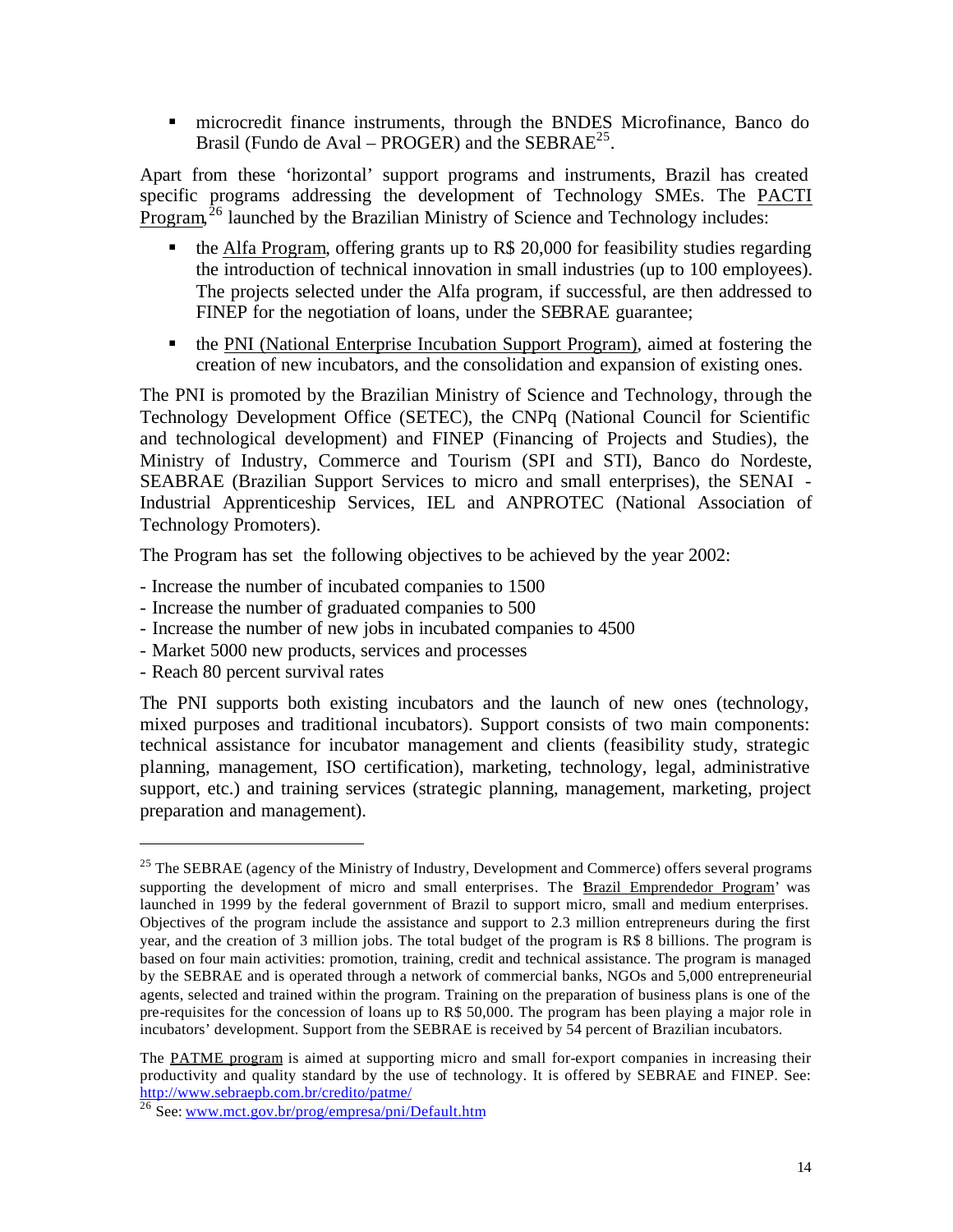Support for the establishment and the running of incubators comes from different sources, including SEBRAE, CNI, Industrial Federations, SENAI, municipal or local institutions, CNPq, universities, and other associations or financing institutions.

According to a survey taken in 2001 by ANPROTEC<sup>27</sup>, there are currently 150 incubators in Brazil, versus 135 in 2000, 100 in 1999, and only 27 in 1995. 83 percent of incubators are currently located either in the South or in the South East of Brazil.

Most Brazilian incubators are formally tied to universities or research centers and are located in or near such facilities. Brazilian universities have also been playing a pioneering role in the creation of 'without walls' incubators. Several of them exist in the country, including in 'niche' markets (see box).

Technology incubators currently represent 55 percent of the total. Of these, 70 percent are focused on software and information systems, where support may come from several national programs, including the PNI program, and the Information Technology Programs supporting innovation and research in the ICT industry offered by the CNPq (National Research Center)<sup>28</sup>, including the Softex and the ProTem-CC.

#### **Box 2.2.1 The Cultural Virtual Incubator in Rio de Janeiro**

In March 2002 the first virtual incubator for the culture sector in the state of Rio de Janeiro was launched by the Catholic University of Rio de Janeiro (PUC-Rio).

The initiative is aimed at fostering entrepreneurship in the field of culture, including, among the others, performing arts, music, sculpture, photography, cinema and events. The incubating process is structured into two phases.

Initially, candidates participate in a pre-incubation phase, consisting of a one month training course on how to create a business plan for an enterprise in the culture business. All trainees have to pay a R\$ fee to attend the one-month course organized by the incubator.

After the training, applicants submit their business plan. Selected tenants are given orientation and consulting services over two years in order to support them set up their business. Consulting services range from marketing, to business administration, from quality, to legal advice, all customized to the needs of the culture sector. Consultation services for the incubatees are also delivered on-line, against a flat monthly charge of R\$ 200.

The next rounds of applications will be announced at the beginning of 2003.

According to the year 2001 survey, about half of the Brazilian incubators have a capacity between 6 to 15 tenant companies. Only 8 percent of incubators may host more than 25 companies. The current level of occupancy is in the average 74 percent.

Monthly leases paid by tenant companies generally range from R\$ 100 to 200. Only 19 percent of tenant companies pay more than R\$ 300. Services provided by incubators in Brazil include business orientation, general assistance, shared facilities, financial

<sup>&</sup>lt;sup>27</sup> Source: Panorama 2000 Anprotec. www.anprotec.org.br

<sup>&</sup>lt;sup>28</sup> See www.cnpq.br/programas/index.htm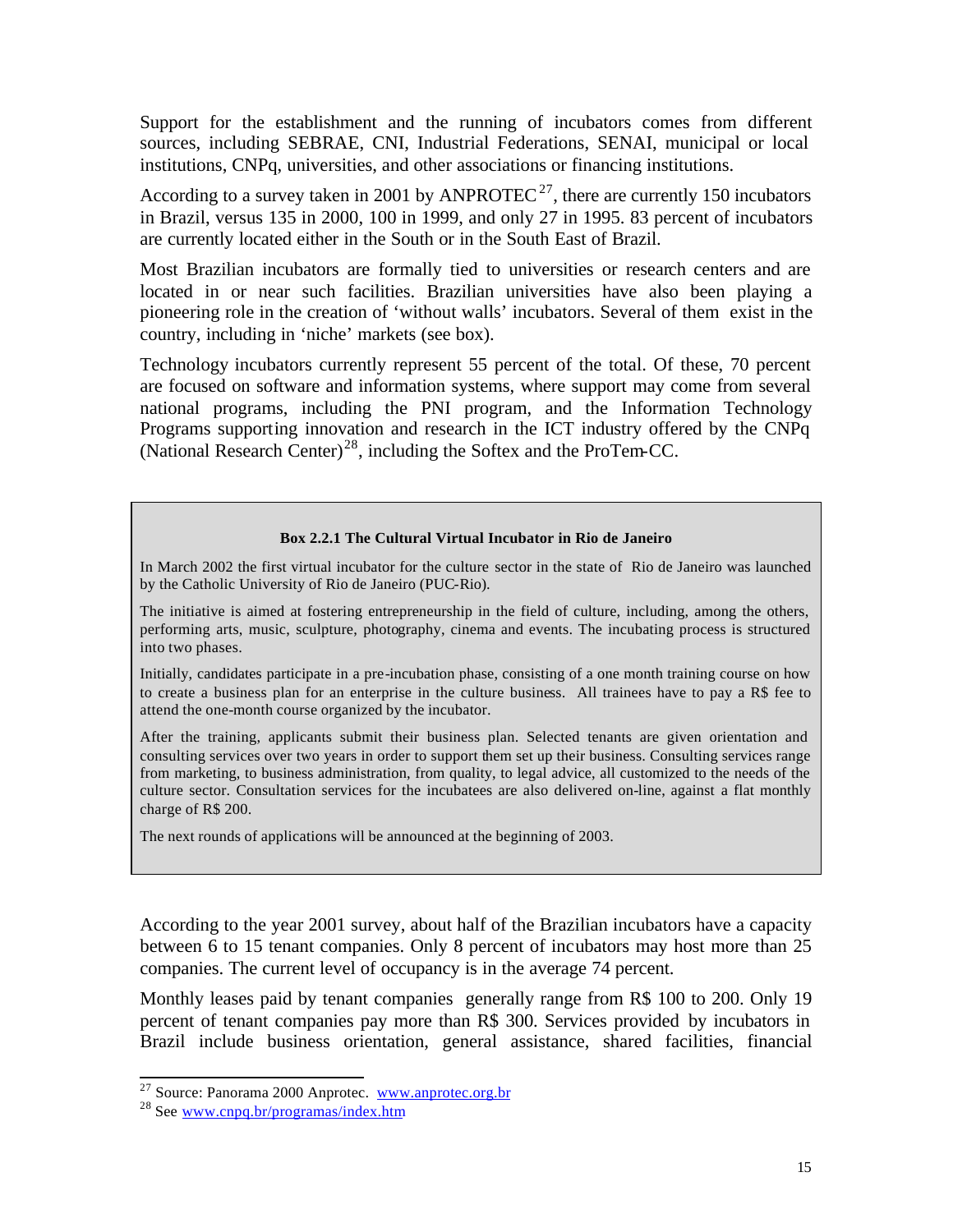consulting, legal consulting and information systems/technical facilities. Annual operational costs of incubators in most cases range from R\$ 50,000 to R\$ 150,000, but 32 percent of incubators have costs exceeding R\$ 151,000. Tenant companies cover only 19 percent of operational costs, while the rest are covered by the managing incubator entity (56 percent) or other sources.

The average incubation time for most Brazilian tenant companies is between two and three years. Only 5 percent of all incubated companies are incubated for more than 5 years. Incubators currently host 1,030 residing enterprises, an average of 7.4 per incubator. Total number of employees of such companies is 6,100; 61 percent are also shareholders or partners.

According to the annual surveys conducted by ANPROTEC, graduated companies were 450 at the end of 2000 and 500 at the end of 2001. Main sectors of activities of graduated and still active companies include: software and IT (27 percent), telecommunications (21 percent), mechanic and automation services (12 percent), Internet and e-commerce (9 percent), food (4 percent), bio-technologies (3 percent).

A survey of Brazilian graduated companies was also promoted by the Ministry of Science and Technology and the Euvaldo Lodi Institute in 2001, with 392 graduated companies were surveyed. The survey highlights that only 39 out of the 392 companies contacted had gone our of business. Graduated companies directly created over 5,000 jobs . Half of them had revenues exceeding R\$ 500,000 per year and employed in the average 15 people if operating in the service sector, and 20 people if operating in the industrial sector.<sup>29</sup>

The Brazilian incubator environment is one of the most dynamic in the world, with growth rates averaging 30 percent over the last five years. Brazil's incubators tend to be small (8 tenant companies in the average) and are generally tied to research/academic environments.

Over the last three years, incubator networks started to appear in Brazil. Today there are ten incubator networks. Each of them serves the incubators located in specific regions/states, often linking them through an intranet service. A few incubator networks also offer portals to facilitate the sharing of information among the incubators and the companies in the region, and provide services to the incubator network $^{30}$ .

A comprehensive 'portal of portals' for Brazilian incubators and networks of incubators was recently created by ANPROTEC to support the development and the networking among the several networks of incubators in Brazil, as well as to promote knowledge sharing and networking with incubators in the rest of the world $31$ .

# **2.2.2 CHINA**

l

The Chinese incubation model differs considerably from the Brazilian. Incubators in Brazil tend to be smaller, they are generally linked to academic institutions, and are generally funded by a plurality of government and non-government resources.

<sup>&</sup>lt;sup>29</sup> www.redeincubar.org.br

<sup>&</sup>lt;sup>30</sup> The first regional portal (www.incubadoras.com.br) was established by the Rio Grande do Sul network

<sup>&</sup>lt;sup>31</sup> www.redeincubar.org.br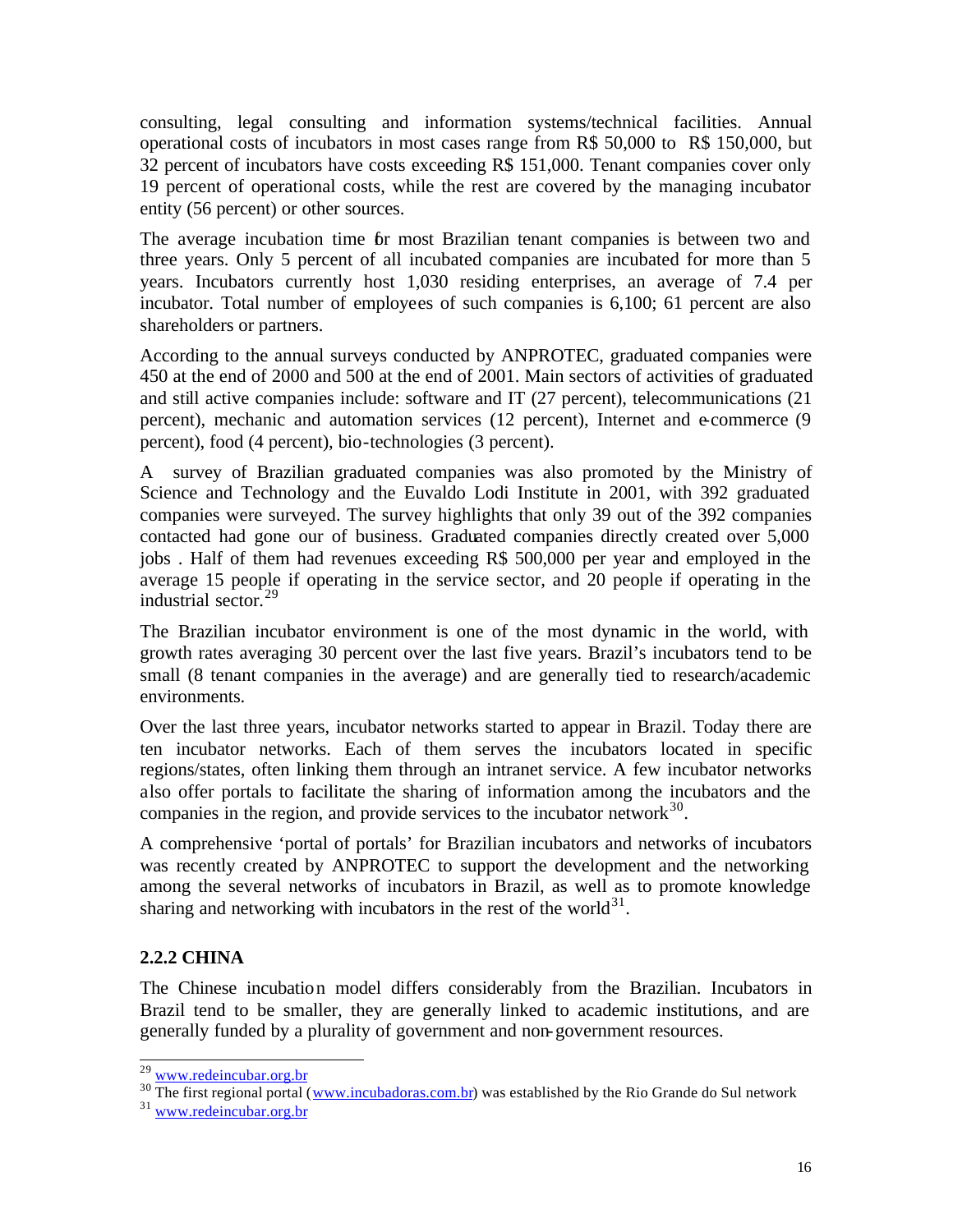In China, Incubators tend to be larger in terms of size and incubating capacity.

Involvement from the government is more evident and has an impact on the incubator models, organization, and funding structure. The incubator scenario in China has been evolving rapidly, with new incubator approaches appearing over the last few years.

The Chinese National Incubation Program (Torch Program) – administered by the Ministry of Science and Technology – was launched in 1988. The program has invested over US  $$ 150$  million in 12 years. At the end of 1999 <sup>32</sup>, 127 incubators and another 64 'software parks' were surveyed in China. 77 incubators had been created under the Torch program. It was also estimated that in China one incubator was created every two months. In 1998, Torch-sponsored incubators had an average floor space of 11,475 square meters, 54 tenants and 896 employees. Average tenant sales amounted to about US \$9.5 million, with profits of about \$625,000. Other benefits were highlighted in the 1998 study, including the social benefits, jobs created, and the innovation and cultural impact in the country.

In 2000, incubators created under the Torch program were 110. They occupied a total area of 1.41 million square meters, they incubated 5151 enterprises, of which 1785 graduated,. The incubators employed 170,000 people. The combined annual revenue of these enterprises is over 21.7 billion yuan (US\$2.6 billion)<sup>33</sup>. It has been estimated that, by 2006, there will be 200 incubators created under the Torch program, that the area of incubating sites will double, and that international business incubators will represent onethird of the total.

General Technology Incubators represent about 87 percent of incubators in China. Most of them were created under the Torch Program and present features of the 'first generation incubators', with a strong real estate component. Priority technologies include new materials, environmental technologies, biotechnology, aerospace and information technology. Tenant companies are mostly spin-offs from universities, research institutes and state-owned enterprises, but ownership typically remains with the parent institution. Only recently an increase of privately-owned tenant firms has been observed, as well as the raising of alternative sources of finance.

The majority of high-tech enterprises which are now performing well in China were set up in high-tech development zones and high-tech innovation areas across the country which play the role of business incubators. China's 53 state-level high-tech areas have so far helped build up 18,000 new enterprises, contributing greatly to the development of the country's high-tech sector. Shanghai has 13 business incubation centers which have fostered the growth of more than 40 enterprises and are still working toward the goal of setting up an additional 330 firms.

In the past few years, new models of incubators have been emerging in China, some of them showing considerable growth rates.

<sup>&</sup>lt;sup>32</sup> References: R. Lalkaka, Rapid Growth of Business Incubation in China: Lessons for Developing and Restructuring Countries. WAITRO – World Association of Industrial and Technological Research Organizations, 2000.

 $33$  Mi Zuping, Development and Prospect of China New and Hi-Tech Business Incubators. Proceedings form the IBTI Conference, India, 2001.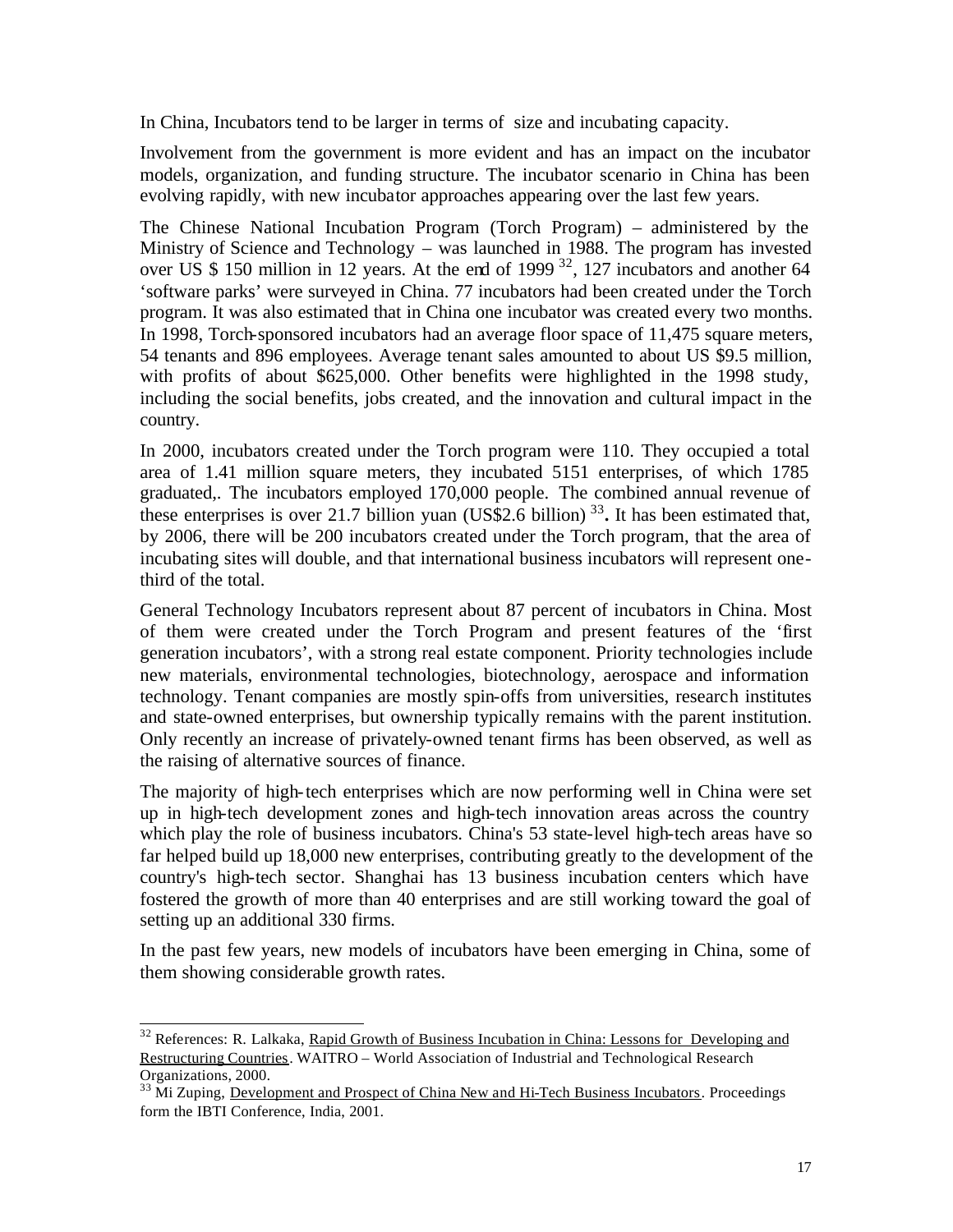- ß International Business Incubators are created to support either the start-up of Chinese for-export companies, or international companies interested in entering the Chinese market. Eight international business incubators exist in China today.
- ß University incubators are among the fastest growing segments in the industry. Their management arrangements -headed by faculty members- have proved to be effective, while their focus is generally IT-oriented. Incubators of this type are currently 16. It has been observed that some of China's university incubators provide a quality of support and an entrepreneurial environment comparable to those of similar incubators in developed countries  $34$ .
- ß Overseas Chinese Scholars' Parks are aimed at Chinese students returning to China after undertaking advanced technical education abroad. There are currently 37 Overseas Scholars S&T Parks, including in Beijing, Shanghai and Suzhou. The model seems to be promising in terms of enterprise growth and technologies commercialized.
- ß 'Cyberincubators' or Internet business incubators incubate dot.com companies. They generally provide Internet start-ups with support in technology, information, funding, management and marketing. These initiatives are aimed at fostering the creation of early-stage IT start-ups. Sometimes they are promoted by western or old economy firms looking for potentially interesting IT investments in the Chinese market. The Shanghai Business Accelerator is the first Internet incubator established in China. It was created by a partnership between Jiaotong University, Shanghai S&T Committee, Tianjin Innovation center, and BTDS. Another cyberincubator was created by the Shanghai Withub Hi-Tech Business Incubator in April 2000. International internet incubators are located in Chend and Xian.
- ß Sector Incubators, operating in different types of industries, including Biochemistry, Pharmaceutics, Marine Science and Agriculture.

The Torch Program plays a continuing role in incubator development. Taking into account the success of incubators, especially in fostering the creation of high-tech businesses**,** the Chinese Ministry of Science and Technology has decided to make the promotion of incubator construction part of its 10th Five-Year Plan (2001-2005), providing annual funding support of 50 million yuan (US \$6 million) for incubator construction. It has been projected that each large or medium city with Science  $\&$ Technology production sites shall create at least one incubator within a period of five years.

In addition to the Torch program, other sources of sponsorship are becoming increasingly available in China. Today there are government-sponsored incubators, universitysponsored incubators, self-financing incubators, enterprise-sponsored incubators, and public-private co-financed incubators. These latter, are typically sponsored and funded by both public and private firms; some of them are run as for-profit businesses. Support to incubator development has also been part of donor-sponsored initiatives aimed at fighting

<sup>34</sup> R. Lalkaka, ibid*.*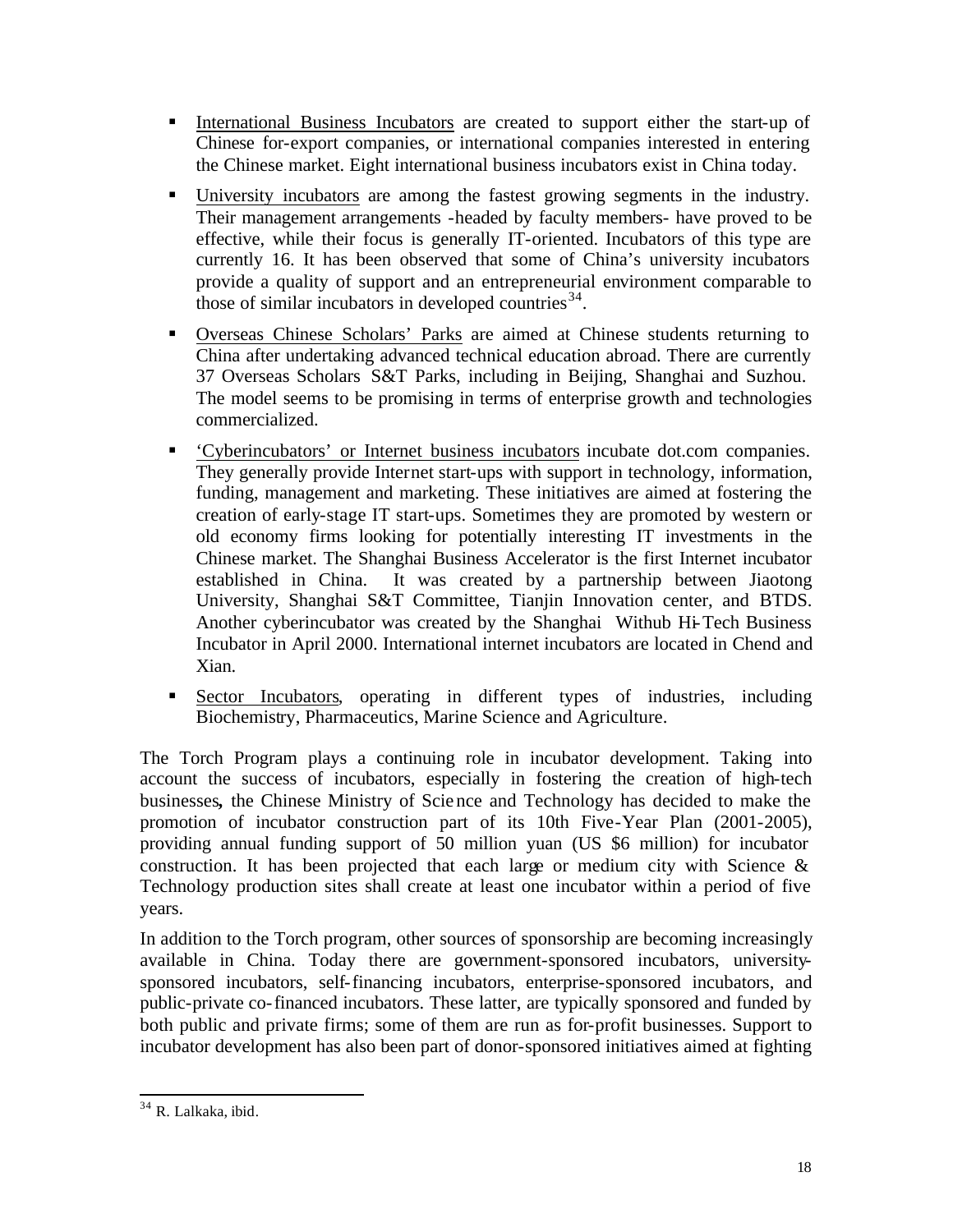unemployment by fostering entrepreneurship in the Chinese transition economy (see box).

#### **Box 2.2.2. The Tianjin Women's Business Incubator**

The Tianjin Women's Business Incubator is an initiative aimed at promoting women's participation in China's small business sector and reducing urban unemployment and poverty. The incubator is part of the "Re-employment and Venture Creation for Laid-off Women Workers" program. The initiative is supported by UNDP, the Australian Government, and the Chinese Government.

The project targets women laid-off from their job, and helps them start their own businesses. The northern industrial city of Tianjin as been selected as test area for the ground experience. Tianjin, is a key place to offer such a plan. The city, once hosting many state-owned enterprises, over the last 20 years has been has been witnessing high levels of unemployment due to the difficulties met by many of those companies to keep up with China's growing market economy. It has been estimated that in Tianjin 60 percent of the jobless are women. If successful, the Tianjin model will be presented to the Central Government for consideration for countrywide replication.

The project's strategy includes four components: 1) improving relevance and outreach of the local employment support services; 2) enhancing the local training capacity and outreach; 3) introducing a microfinance loan program with integrated venture creation consulting services and training and 4) creating a business incubator for women entrepreneurs.

The micro-credit facility started in 1999. Since its establishment the Tianjin initiative has disbursed microloans totaling of 5.5 million yuan (US\$660,000). The repayment rate so far has been 100 per cent.

The incubator, that was formally set up in 2000. It provides low-rent facilities, micro-credit, counseling, training and advocacy services over a period of three years. At the Tianjin Women's Business Incubator, prospect women entrepreneurs are able to share experiences and exchange information in an informal setting. Since its opening, the incubator has received approximately 2,000 laid-off women workers and provided training for more than 600 persons. Training is mainly focused on fostering re-employment, starting from re-building self-confidence. More traditional training modules include management, technical subjects, and enterprise creation.

Up till now, 34 enterprises have entered the incubator and created 1,619 jobs, of which approximately 300 jobs have been offered right at the incubator. Examples of businesses stationed in the center include a small shop to sell paper lunch boxes, a workshop of knitting and sewing, and a small shop to make and sell clothes.

Local authorities in Tianjin donated a \$ 1.5 million facility for the incubator, which previously had housed a state-owned enterprise. The incubator is managed by the Tianjin Women's Federation. China's International Center for Economic and Technical Exchanges is the executing agency of the program.

When this initiative was initially designed, a primary consideration was that the Chinese institutions should be placed in a position to continue the initiative after the completion of the support from the donor agencies. Therefore, capacity building of local institutions and direct involvement in the management of the initiative have been strongly emphasized.

Over the last decade, considerable efforts have also been made in terms of creating a suitable financial market environment. The venture capital (VC) investment industry in China – also fostered by the launch of Technology Innovation Fund for SMEs by the central government in 1999 - has been playing an important role to this extent.

Although most venture capital firms are government-funded in China, other types of VC firms are developing very fast. Joint ventures account to 10% of the total VC firms. VC firms investments mainly focus on hi-tech industries, including electronics, IT, and biomedicine. It has been estimated that 89 percent of VC firms fund high-tech projects in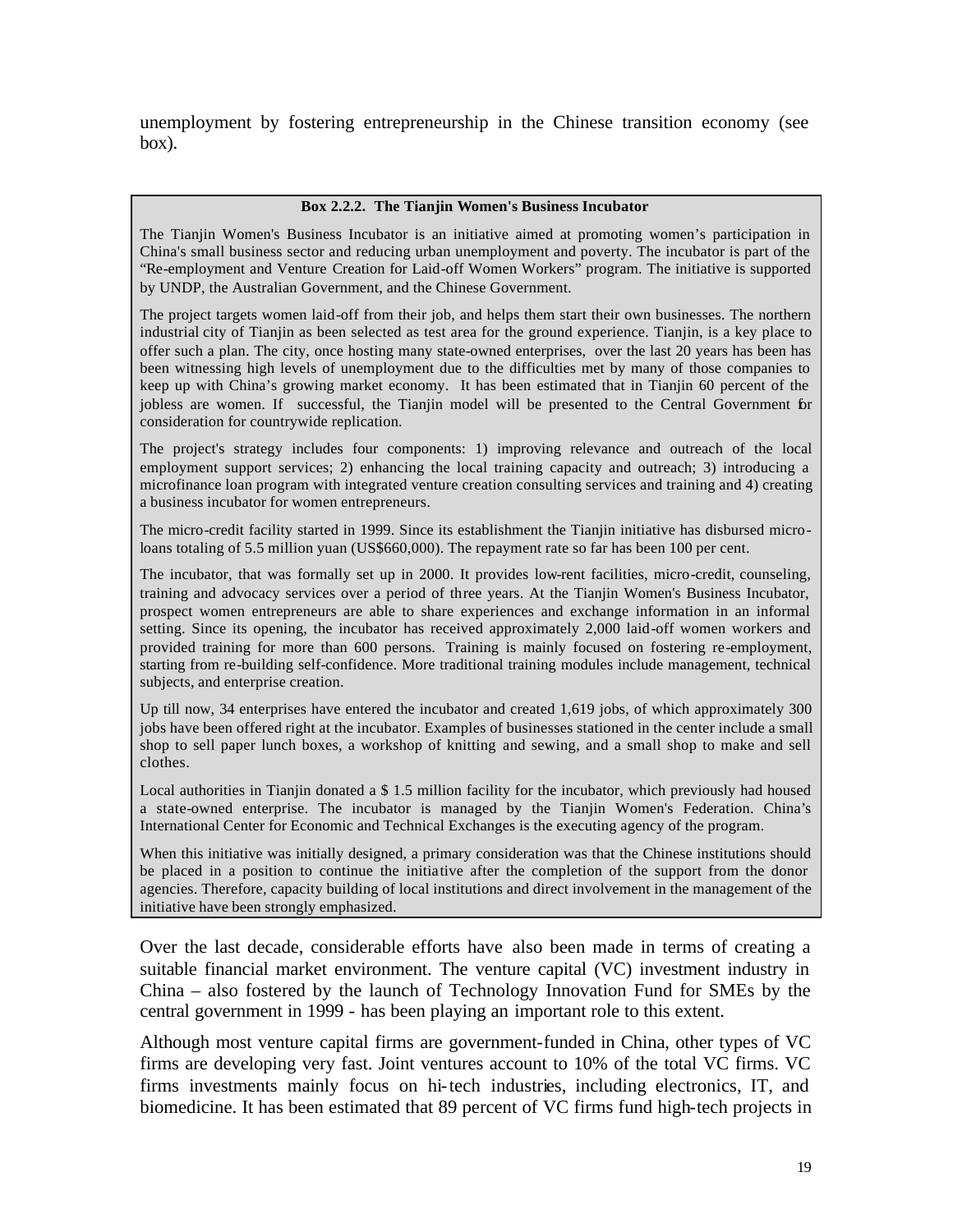science parks or technology business incubators, since many of them have tight relationships with government-funded VC firms.<sup>35</sup>

The establishment of the hi-tech stock market offers hi-tech enterprises a good development environment. The Hong Kong market also provides the mainland hi-tech enterprises a way to raise capital in the overseas market.

As regards the development of the Chinese incubator industry, the improvement of the innovation environment, efforts to reform the management skills, and the availability of an adequate information infrastructure, are considered the main challenges to be addressed in the near future.<sup>36</sup>

# **2.2.3 ISRAEL**

l

Although Israel is not a developing country, the case of Israel's Incubator Program is considered particularly interesting and worth presenting in this study. The incubator approach in Israel is broadly known as one of the most successful and innovative in the world. Taking into account Israel's scarcity of natural resources, as well as its geopolitical constraints, there are many lessons that can be learned from this model, which presents interesting peculiarities.

Israel is sometimes referred to as the second Silicon Valley. The country has become home to some of the most successful high-tech companies in the world. In the fields of electronics, medical systems, software, Internet security, and multimedia, Israeli companies are at the cutting edge of innovation. In this small country with a population of only six million, over 3,000 high-tech companies exist today; 1,000 of them are startups. The high-tech industry today generates more than 70 percent of Israeli exports.

Several points of strengths support Israel's success in the high-tech industries. These include the high level of education of the workforce in the country; the compulsory military service, which contributes to training young people in new technologies; a flow of skilled and relatively inexpensive workforce fuelled by immigration; a vibrant capital market; and policies, resources and fiscal incentives offered by the government to foster capital inflows, exports and research.

Over the last decade, Israel has also developed a vibrant venture capital industry<sup>37</sup>. In 1991, Israel had one venture capital firm; today, than 150 local and foreign venture capital firms operate in the country. Many of the investors include major companies from North America, Western Europe and the Far East looking to profit from Israel's unique capabilities in high tech industries, including communications, computer software, medical equipment and biotechnology.

Israel's incubator program was established in 1991, while immigration from the former Soviet Union reached very high rates. The idea was to give both Israelis and new

<sup>&</sup>lt;sup>35</sup> Reference: Linmin Ma, The Development Situation of Venture Capital in China, 2001. www.analyzed.com

<sup>&</sup>lt;sup>36</sup> Mi Zuping, Development and Prospect of China New and Hi-Tech Business Incubators. Proceedings form the IBTI Conference, India, 2001.

 $37$  Reference: Guegan Nathalie, Growth Entrepreneurship and Venture Capital in Israel, 3i Venturelab, 2000. See also www.israelventure.com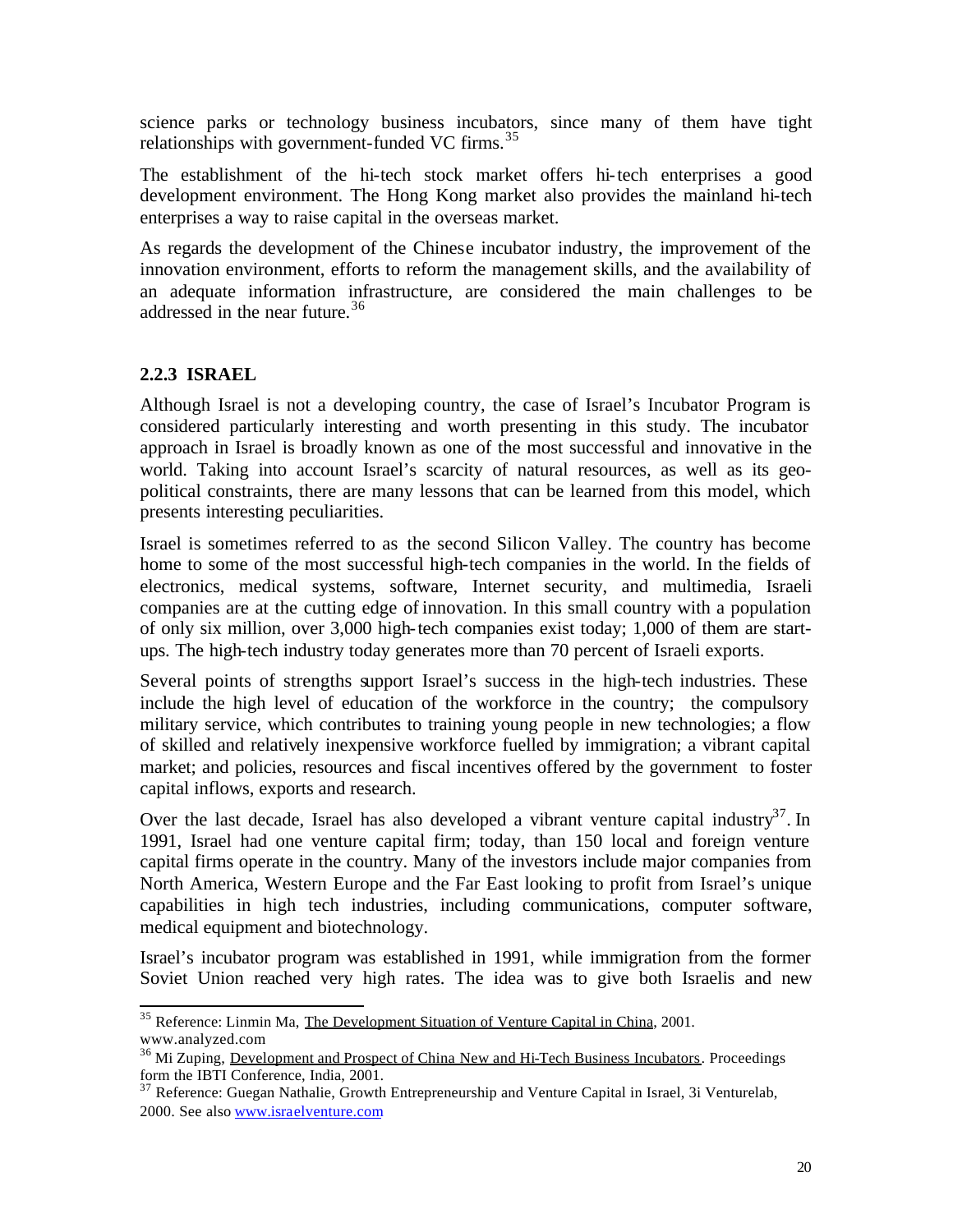immigrants the opportunity to transform research or ideas into commercial and exportable products and services. The Incubator Program was started and is still operated by the Office of the Chief Scientist (OCS) within the Ministry of Industry and Trade<sup>38</sup>.

Through the technological incubators, the government provides entrepreneurs with physical space, financial resources, tools, professional guidance, and administrative assistance—so that, during their stay at the incubator, they may turn ideas into products of proven feasibility, and meeting the demand of the international marketplace.

The State of Israel provides most of the budget during a project's incubation phase, and each incubator management is the State's trustee in running the incubator projects.

Technology incubators in Israel are autonomous non-for-profit corporations, run and managed by a professional management and staff. Public bodies participate alongside the government in the expenses of running the incubators. In addition, private donors, local authorities, universities and high-tech business enterprises are involved.



**Capital Raised by Israeli Companies in High Tech Industries (\$ M)**

Source: IVC Research Center

There are currently 24 incubators developed within the OCS's initiative in Israel. They are structured to permit ten to fifteen R&D projects to run simultaneously, and are organized and equipped to support the projects from pre-incubation to graduation.

Incubators provide several services, including:

- ß Assistance in determining the technological and marketing applicability of the idea and drawing up an R&D plan;
- **BE** Assistance in obtaining the financial resources needed to carry out the project;

<sup>38</sup> See http://incubators.org.il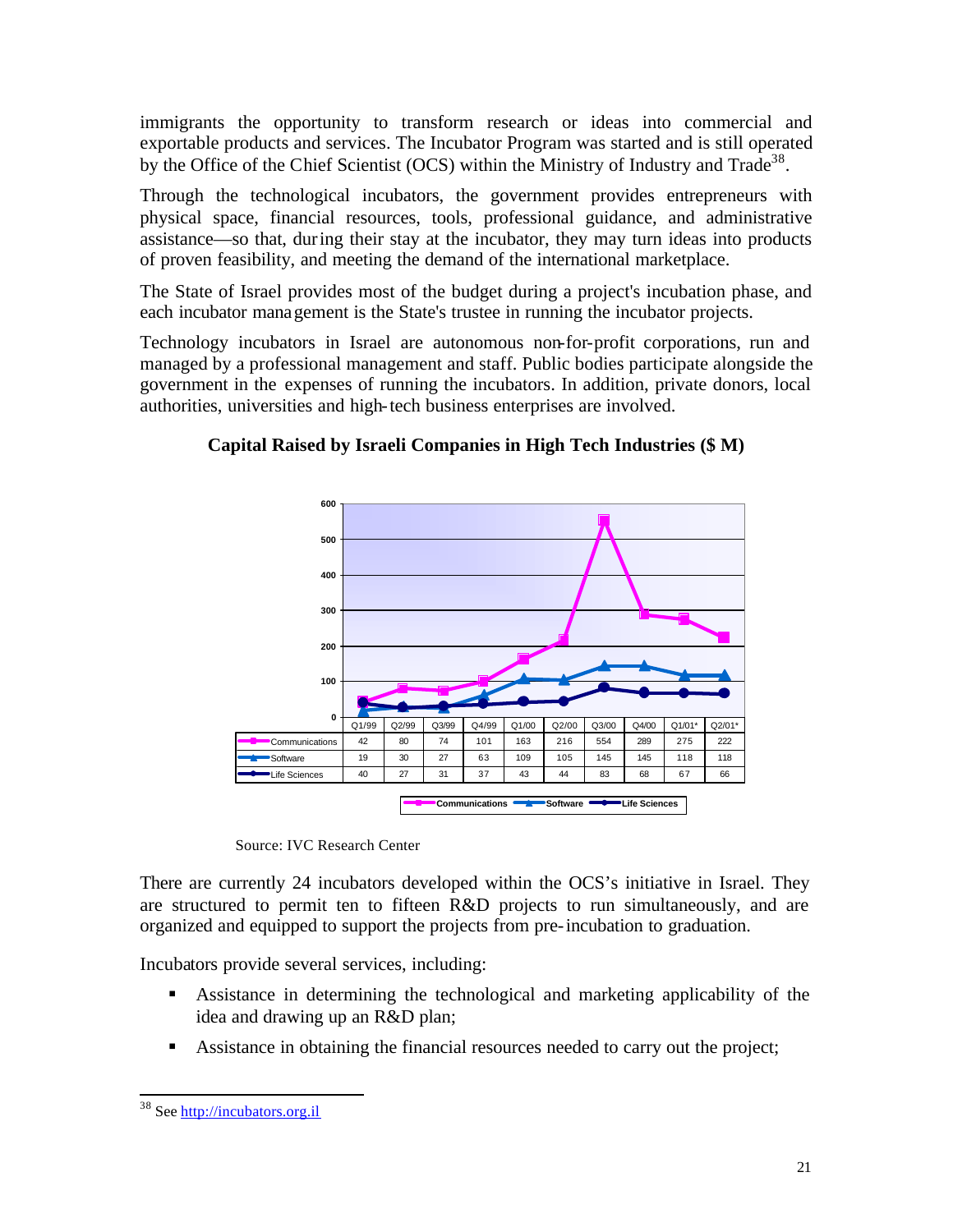- Assistance in forming and organizing an R&D team;
- **•** Professional and administrative counseling, guidance, and supervision;
- **Becretarial and administrative services, maintenance, procurement, accounting,** and legal advice;
- **BETH** Assistance in raising capital and preparing for marketing.

Project are selected for their sustainability and marketability potential and their average incubation process is two years. State support is up to US \$300,000 for a maximum of two years. It is awarded in the form of a grant, covering approximately 85 percent of the approved budget. Special requirements include:

- Initial ownership of the Project Company has to be as stipulated as follows:
	- At least 50 percent— the developer/entrepreneur;
	- At least 10 percent— key staff members other than developers/entrepreneurs;
	- Up to 20 percent— the provider of supplementary financing (i.e., additional to the State grant) for project implementation.
	- Up to 20 percent— the incubator.
- The State has to be reimbursed up to the sum of its grant through royalties on sales. Royalties are 3 percent of eventual sales or consulting fees. Once received, they are reinvested in the incubator.
- The new product has to be manufactured in Israel.

Immediately upon entering the incubator, the project is registered as a limited-liability company and learns to operate as a commercial venture.

There are no predetermined fields of specialization at the incubators. Activity takes place in all fields of R&D. Some technology incubators are also strategically located near the country's universities, where researchers work hand-in hand-with the budding entrepreneurs at the incubators and the university graduates are often the inventors whose patents are being developed.

The incubator program has shown a good impact on jobs creation. During the incubator period, recent immigrants receive professional and business instruction and guidance along with social support.

Approximately 240 projects are being carried out in the technology incubators today; half of them are the initiatives of recent immigrants. Approximately 900 professionals serve on project teams at the incubators.

By the end 2000, 643 projects had left the incubators (in addition to the 240 that remained). Of these "graduates," 53 percent have continued on their own and 47 percent have been discontinued. The project companies that have continued on their own are already employing about 1900 professionals and their growth rate is satisfactory. Most of the ongoing projects have managed to attract private investments. The total private investment obtained so far is in excess of US \$525 million.

The low average survival rates of incubatee companies in Israel, compared to the above 80 percent rates observed in most other countries, can be explained by the admission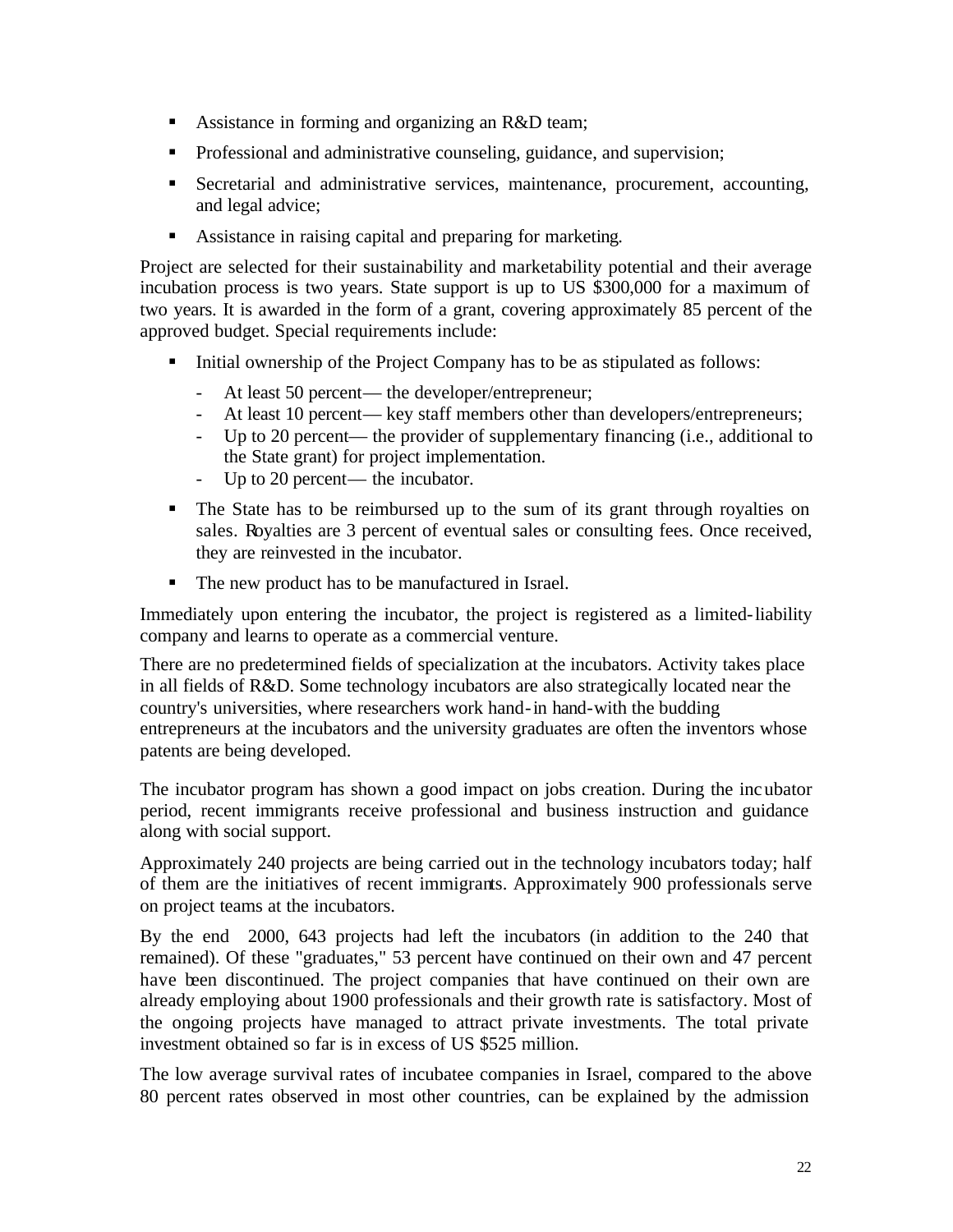policies in Israel's incubators. In Israel, the incubation process starts from an 'idea' stage, which doesn't necessarily require a 'company' or a 'product'. Then, the business is built around the technology. Usually, 70 to 80 percent of project ideas are accepted. In other countries, incubators accept companies that have already developed a product (at least partially).

Government support may also include the 'post-incubation' phase. After leaving the incubators, companies may qualify for other government incentives, such as the regular R&D support programs for start-ups, with a ceiling of \$250,000 for each of two years; the government's export promotion funding; grants from the Israel-US Binational Industrial Research and Development Fund (BIRD) and other  $R&D$  funds<sup>39</sup>; and the services of the Israel Export Institute. The BIRD Foundation was established in 1977 to promote cooperative projects in industrial R&D between U.S. and Israeli high-tech companies. BIRD gives conditional grants, but acquires neither equity nor rights to the intellectual property that is developed. BIRD is a financial tool that assumes part of the risk. If a project succeeds, BIRD receives repayment, which is a pretax expense of up to 150% of the grant received; if the project fails, no repayment to BIRD is required.

<sup>&</sup>lt;sup>39</sup> http://www.bsf.org.il/. For other US-Israel funds, see also www.us-israel.org/jsource/US-Israel/binatltoc.html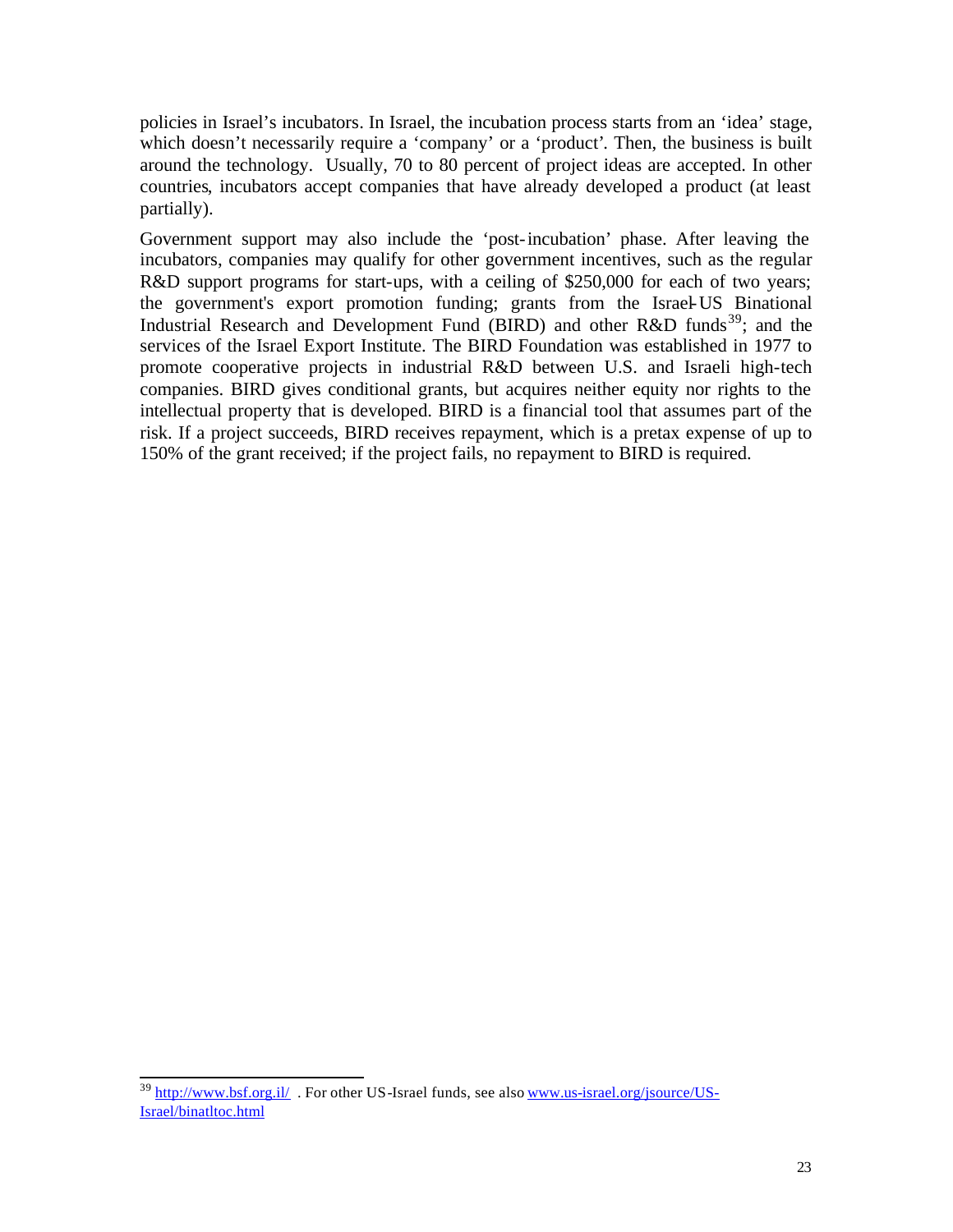# **3 Lessons Learned**

#### **3.1 Understanding the 'Value' of Incubation**

As we have seen in the previous chapter, several models and approaches of business incubation currently exist in developing economies.

Our goal is now to discuss if and how incubator best practices learned over 20 years of business incubation can be used or adapted to meet the needs of incubators in developing countries.

Despite the number of incubator programs and projects existing today, the literature regarding the assessment of their effectiveness is quite limited. However, some interesting assessments have been conducted $40$ .

The main statistics regarding incubator effectiveness in OECD countries show that the survival rates of incubated firms range approximately from 80 to 85 percent, against much lower survival rates for non-incubated businesses (30 to 50 percent) $41$ .

In terms of job creation, NBIA estimates that North American incubators have generated about 500,000 jobs since 1980, and every 50 jobs created by an incubator client gene rate another 25 jobs in the community. Information on the impact of incubators on incubators tends to be limited. Information of the indirect effects of incubators on the surrounding communities (increase in property values, multiplier effects, etc.) is also very limited and anecdotal in nature.

Survival rates in the United States are in the average 87 percent. Estimates of survival rates in for profit incubators are even higher (90 to 95 percent). It has also been estimated that at any given time, about 7 million people in the U.S. are engaged in starting roughly 1.5 million new businesses, and that start-up costs could be cut by 40-50 percent by using an incubator $42$ .

A comprehensive benchmarking study on incubators in Europe was promoted by the European Commission and published in February  $2002^{43}$ . In EU Member States, some 900 incubators exist today, generating about 40,000 new jobs every year. 77 percent of EU incubators are non-for-profit. Public funding accounts for a high proportion of the set up costs of most incubators (about Euro 4 million in the average), and for about 37 percent of operating revenue(averaging about Euro 500,000 per year). 40 percent of operating costs are covered by tenants. The incubation process lasts from 3 to 5 years.

 $40$  For a review of the research undertaken in the assessment of technology incubators, related to the US, see: Sarfraz Mian, Technology Business Incubation: Learning from the US Experience, State University of New York at Oswego, 1997. A review of the main evaluation factors is provided in the OECD paper : Technology Incubators: Nurturing Small Firms, 1997. Another interesting source is Best Practices in Business Incubation, prepared by the Maryland Technology Development Corporation, June 2000. http://www.marylandtedco.org/programs/PDF/NBIA -Best%20Practices%20Report.pdf

<sup>&</sup>lt;sup>41</sup> Sources: NBIA and OECD

<sup>&</sup>lt;sup>42</sup> Reference: NBIA and DotCom Ventures.

<sup>&</sup>lt;sup>43</sup> European Commission Enterprise Directorate General, Benchmarking of Business Incubators. Center for Strategy & Evaluation Services, February 2002.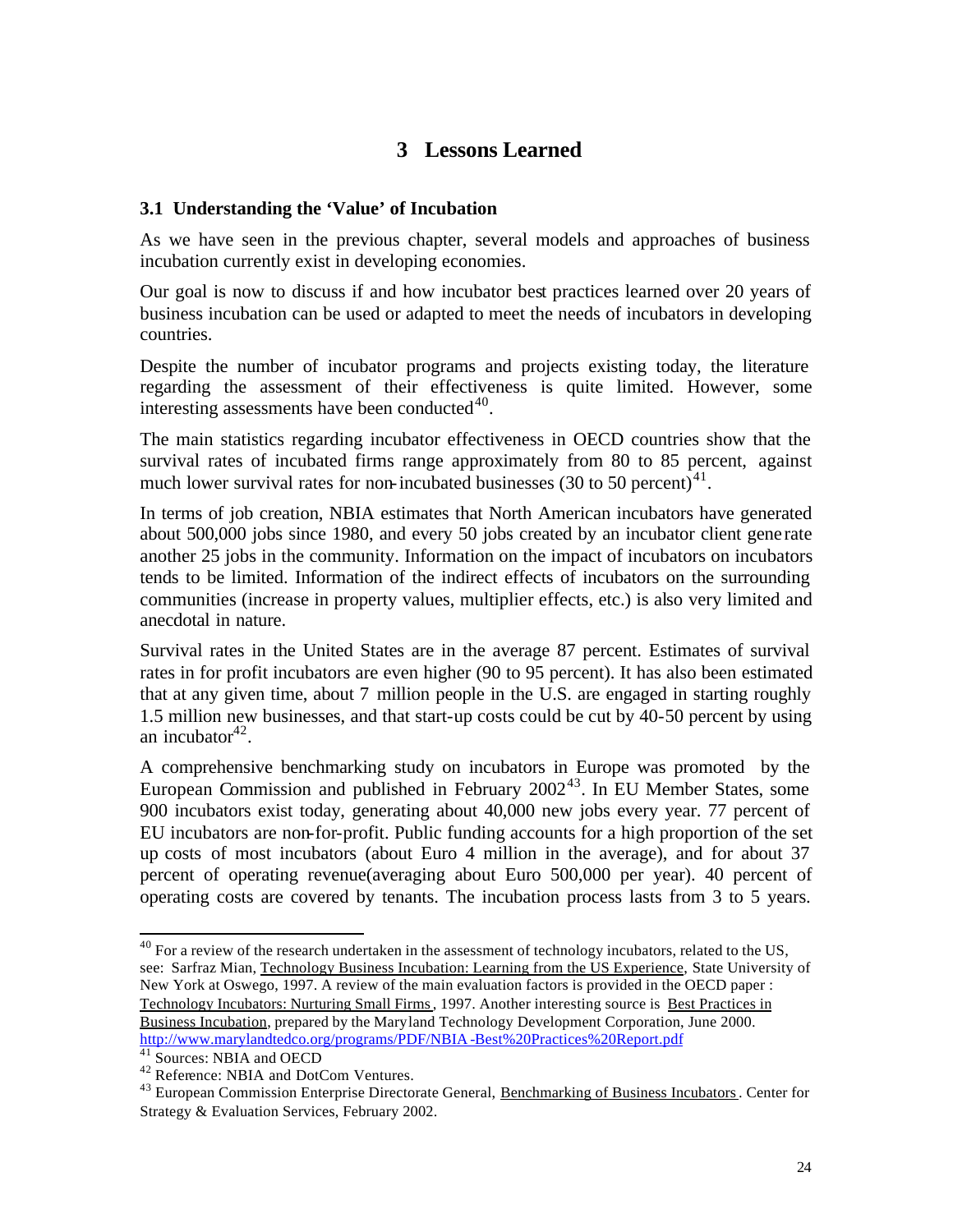The average incubator space is 3,000 square meters, with average occupancy rates of 85 percent. Each incubator hosts in the average 27 tenant firms, each employing in the average 6.2 people. The average survival rate in EU Member States incubators is 85 percent. Similar survival rates are observed in most industrialized countries.

As regards to developing countries, incubatee survival rates can also be very high, and tend to rank above 85 percent in countries with strong support from the government and tight links with the university system, like for example in Brazil or China.

Survival rates tend to vary according to the different incubator admission policies adopted. In the case of Israel, for example, the below-average survival rates (53 percent) are explained by a precise choice by the government to push innovativeness, and consequently lower the threshold to entry in the incubator.

Existing data, which tend to focus on company survival and growth rates, are important to get to the conclusion that 'incubators add value' to the business creation process. We should recognize, however, that assessment methodologies tend to differ considerably, and for this reason, comparative analyses are difficult to undertake.

A comprehensive methodology effort for evaluating incubator performance would represent an important step to increase the overall knowledge in this sector, which is still limited, fragmented and anecdotal in nature, especially in developing countries.

In developing countries, this should preferably be conducted in broad terms, in order to consider incubators as part of an often 'challenging' private sector environment. In this way, it could be analyzed and discussed whether incubators could be a cost-effective mechanism for development purposes, compared to alternative choices, and eventually be incorporated into broader national strategies.

Best practices for incubator development, management, monitoring and evaluation in developing countries are analyzed in the following sections of this chapter.

## **3.2 Best Practices in Business Incubation**

l

What are the main lessons learned in over 20 years' incubator industry development? What best practices should be considered before initiating an incubator project or program? What are the most common mistakes that should be avoided when starting an incubator, especially in a developing country?

According to a study recently promoted by the Maryland Technology Development Corporation, best practices should address ten different domains of business incubation. These include the incubator approach in business assistance; the professional infrastructure offered by the incubator; the provision of client capitalization and financing; client networking; technology licensing and commercialization; university linkages; facility basics; governance and staffing; client screening and graduation; and incubator evaluation. <sup>44</sup> Most of the research has been conducted by interviewing incubators managers in the United States.

<sup>&</sup>lt;sup>44</sup> The Maryland Technology Development Corporation, Best Practices in Business Incubation, June 2000.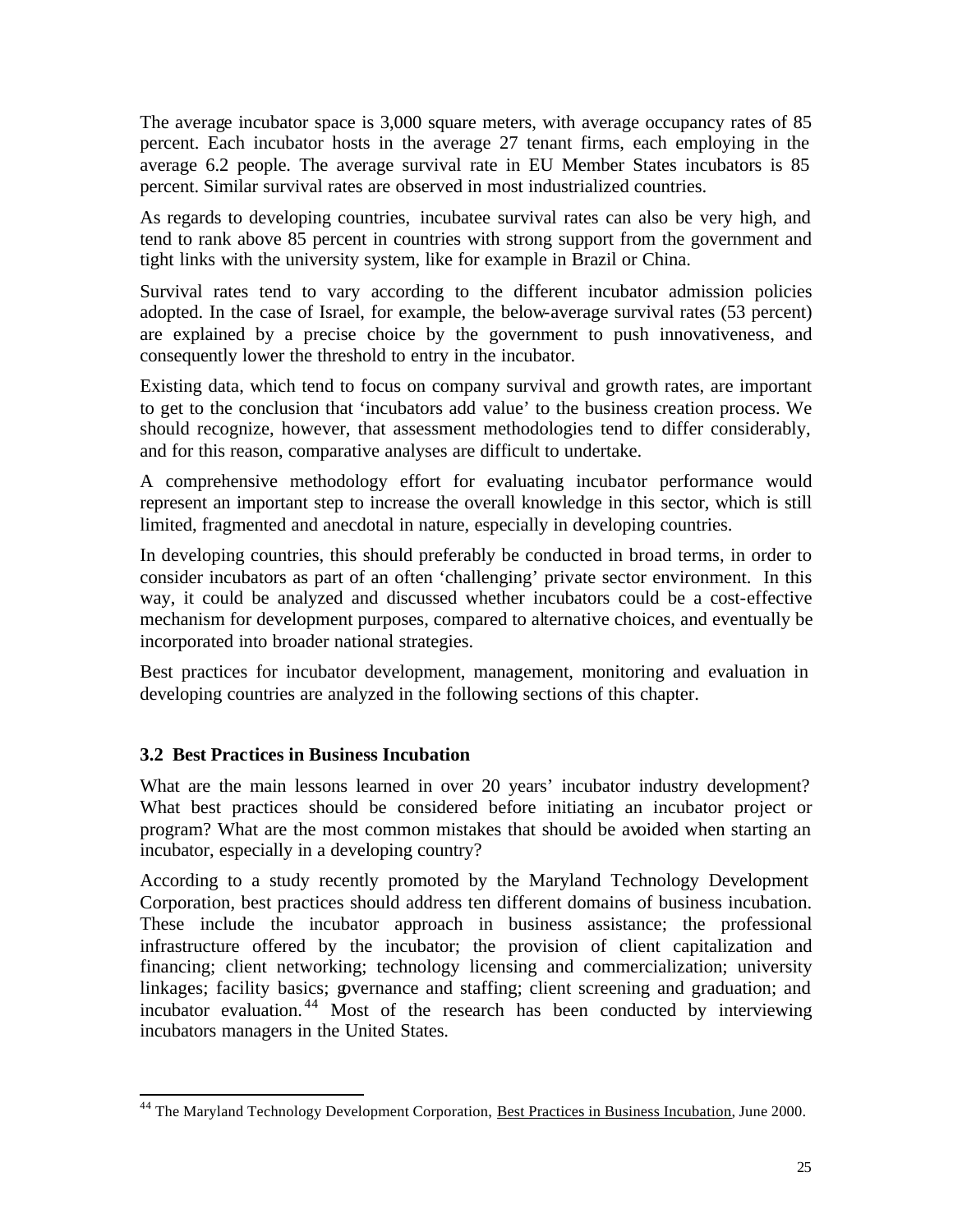The study offers interesting insights regarding best practices performed by technology incubators, which are relevant to the incubator industry worldwide.

In developing countries, however, incubators tend to present specific features and challenges which are linked to the status of the local economic and financial environments.

In spite of the differences that may exist from country to country, there are three main 'dimensions' in the incubator activity which are relevant for its success. Two of them can be defined as 'core product activities', since they can be associated to precise objectives and 'deliverables' of the incubator. The first one relates to the 'internal functioning' of the incubator. The second one relates to the 'output' produced during the incubation process. The third group of best practices can be defined as a 'horizontal' flow of activities aimed at assessing and improving, throughout a continuous process, the performance of the previous two.

The three groups of best practices are:

- o *Best Practices for the Incubator Creation and Management*. They include the strategy, positioning and the long-term sustainability of the incubator, as well as its internal organization and governance system.
- o *Best Practices for the Incubation Process*. They include the admission, incubation, and exit mechanisms adopted by the incubator for client companies.
- o *Best Practices for Performance Assessment*. They include the monitoring and evaluation processes adopted to measure both the performance of incubator itself, and the 'added value' of the of the incubator in fostering business deve lopment.

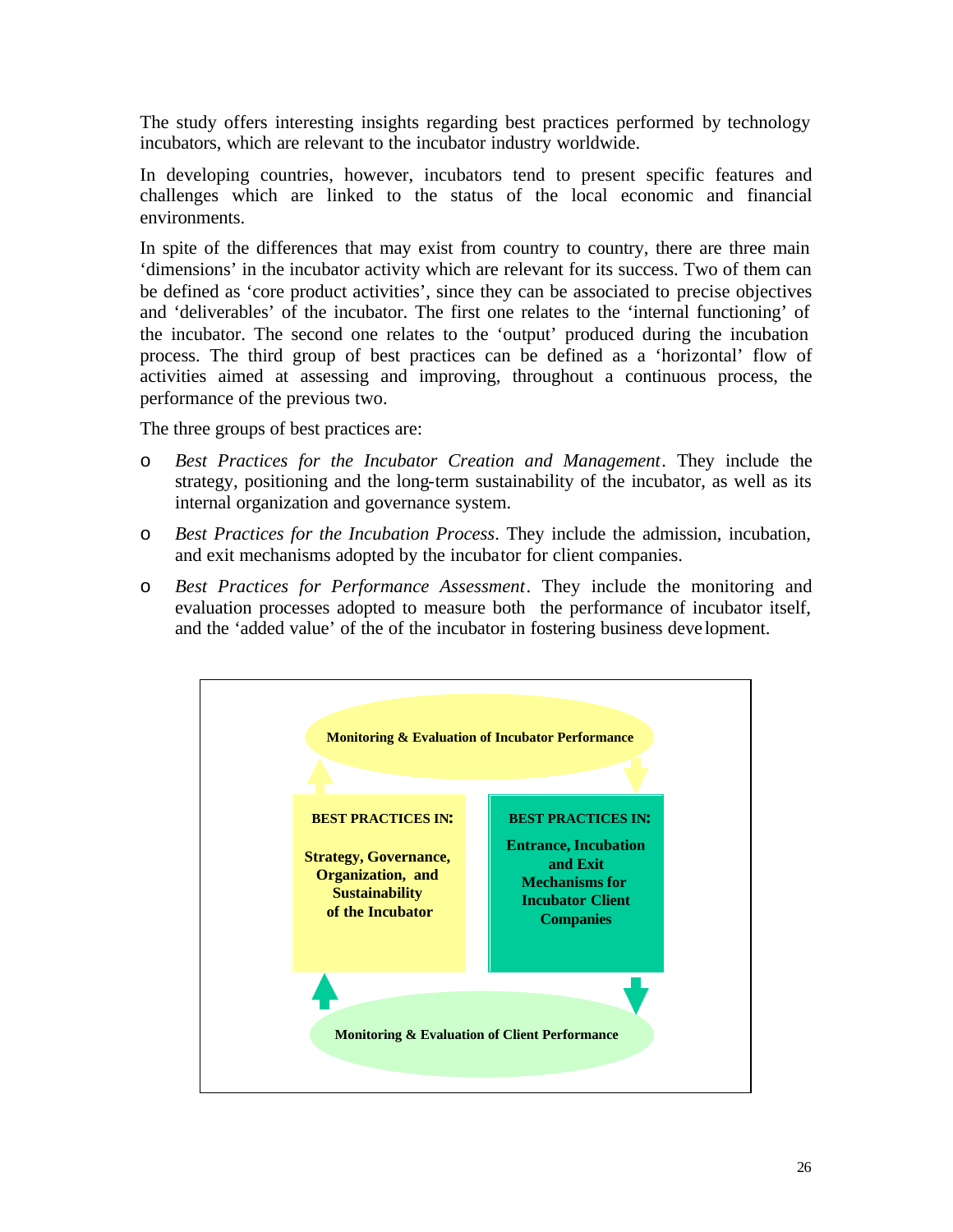#### **3.2.1 Best Practices for Incubator Creation and Management**

This set of best practices regards the functioning of the incubator itself, namely its strategy and goals, its governance system and its internal organization, and the resources used to enable its sustainability over time.

When planning the establishment of a new incubator, an assessment of the private sector environment where the incubator should be established, and a survey of entrepreneurs' needs, should always be conducted. A study of incubators' effectiveness and best practices in similar environments would also be recommended in the pre-feasibility project phase.

The concept/model of "incubation" should also be clearly identified and be consistent with the objectives the incubator wants to achieve. In the preparatory analysis, the 'incubation process' - in terms of objectives, targets, services, and deliverables – should be clearly identified. Incubation models should be considered in accordance with the country's private sector development status and needs. Successful models and governance systems should also be analyzed in order to select the approach better fitting the initiative's goals, mandate, and operational capabilities. The long-term sustainability of the incubator should also be considered key in the strategic planning of the incubator.

#### Key issues:

- **Definition of the goals of the incubator**.
	- o Goals should be realistic and consistent with the market environment, as well as with the resources available in the country.
	- o The incubator should be able to offer its clients, on the long term and on a self-sustained basis, valuable resources at affordable cost.
	- o The positioning, model and focus of the incubator should take into account the main market opportunities that can be seized, and the comparative advantages that can be achieved.
	- o The main market and financial constraints should be clearly identified and addressed.

#### • **Organization and Governance**

- o The incubator's legal structure will be influenced by its mission (forprofit, non-for-profit) as well as by the financial model selected to sustain its operation. The incubator should create a board to govern its activities.
- o Consensus among staff and major stakeholders on the mission of the incubator should be achieved.
- o The incubator management team should be composed of a Director, and a few full time staff – their number depending on the size, clients and activities managed by the incubator.
- o The recruitment of a good team is key to the incubator success. The Director should be a very dynamic person with business experience, preferably in a small company. She/he should also be able to attract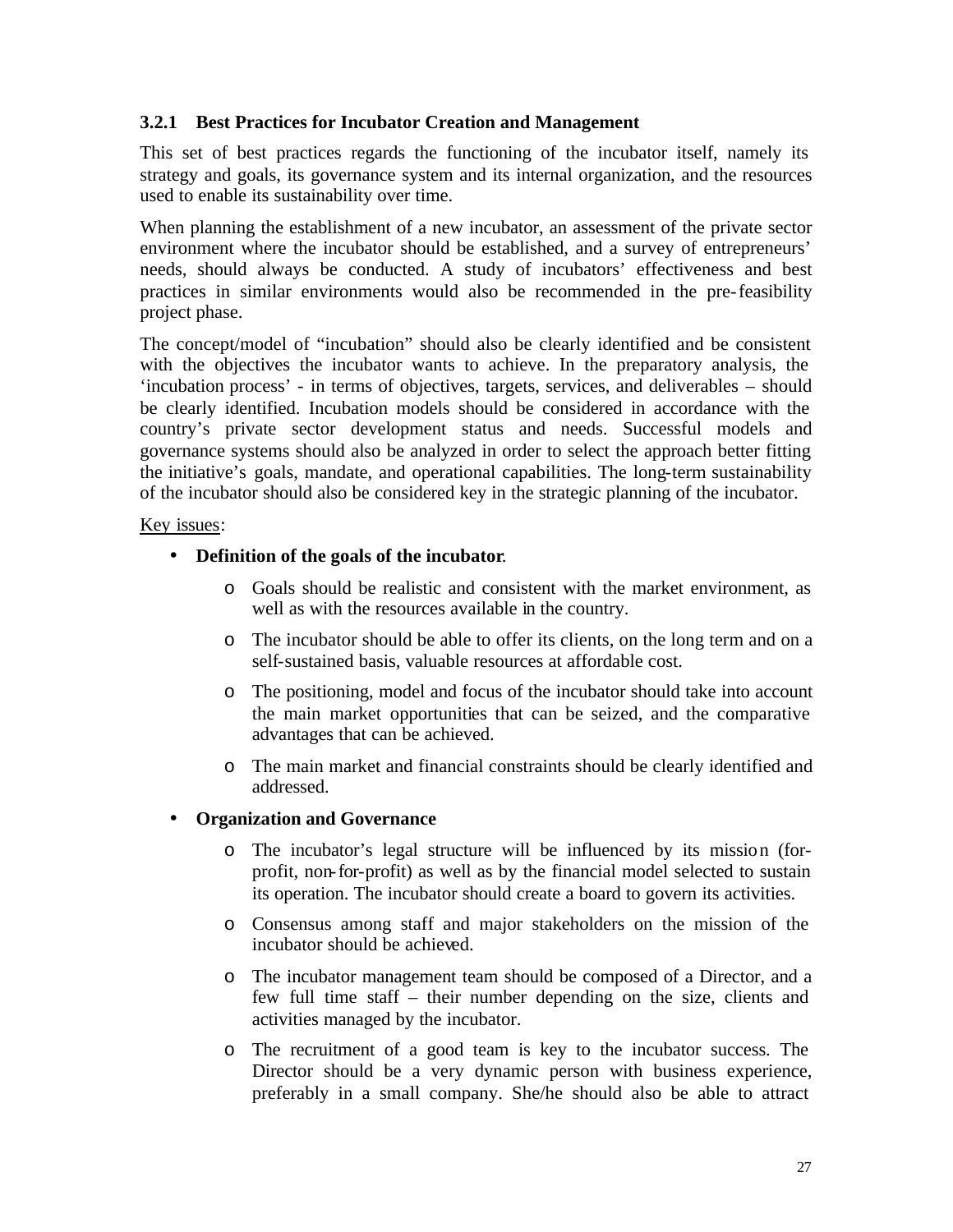sponsors, investors, financial stakeholders and clients. Certain staff should be designated to work directly with client services.

o The incubator should be able to attract the highest number of qualified professionals, including volunteers and interns, to support specific activities of the incubator and of clients at no cost or at very low prices.

# • **Sustainability**

- o The achievement of incubator sustainability is one of the main challenges the incubator management has to face. Managers ability is also measured in terms of their capacity to raise funds, human capital and other resources that can be used to run the incubator and better serve its clients.
- o Generally, rental and provision of space are not sufficient to cover all the costs of the incubator. In many incubators, especially in developing countries, sustainability is an issue.
- o Considerable sources of revenue may come from incubator's equity participations in client companies and subsequent IPOs, or through the payment of royalties to the incubator for a certain number of years when a new product by an incubatee company is commercialized. This model is particularly widespread among technology incubators in industrialized countries, especially in the USA and in Israel.
- o Agreements with universities and national R&D programs can provide public funding or in-kind support to incubators.
- o Public support, as well as international donor support (in the case of developing countries), may be required, especially during the first years of life of an incubator, or under particular circumstances. Long-term sustainability should however be one of the main goals of any incubators, and the structure of costs and revenue be accurately planned during the design phase.

## **3.2.2 Best Practices for Incubation Processes**

The incubation process is composed of three main steps, consisting of the entrance of the entrepreneur in the incubator; the development of the company's product and organization; and the 'graduation' of the company from the incubator, as soon as it is ready to compete and grow in the open market.

The process is complex, and the incubator's success depends on its capacity to successfully implement it. Best practices have been identified for each of those steps.

Key issues:

## • **Admission Criteria and Procedure**

o Admission criteria should be clearly set, and guidelines and transparent evaluation procedures applied. The screening activity should be conducted by using standard procedures and forms, and managed by a team of professional evaluators. Evaluators generally include the incubator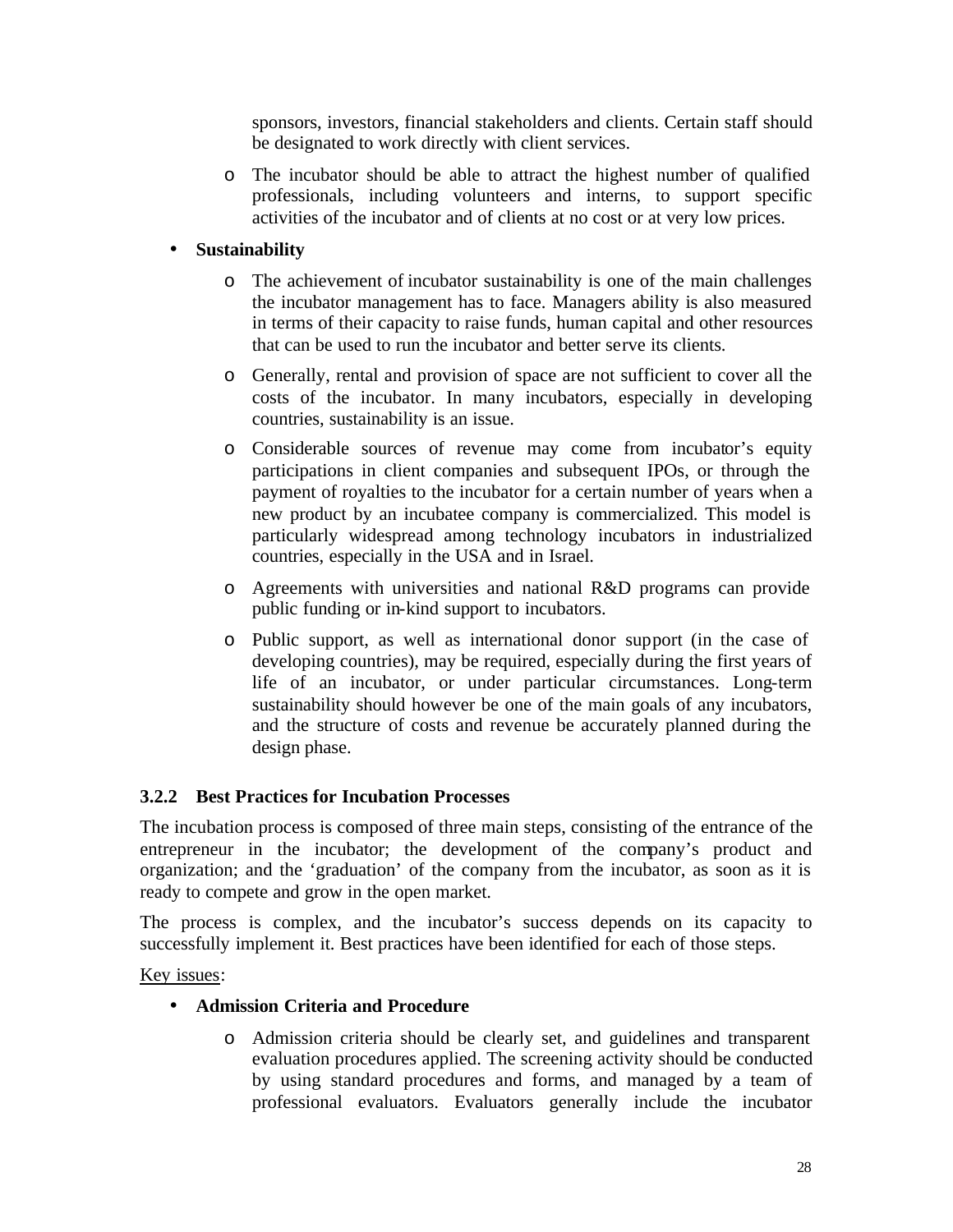manager and some members of the team, consultants, interns, academics, etc.

- o The selection should be conducted in an ongoing effort to identify applicants' needs, while determining whether the services offered by the incubator can have a 'value' to the applicant.
- o The screening process should be conducted according to criteria which are fully consistent with the goals of the incubator.
- o Screening criteria generally include issues such as the innovativeness of the business/product idea; product feasibility and patent protectability, understanding of market and growth potential, financial plan, risks/opportunities involved in the project, professional and education background of the applicant, community benefits, ecological awareness, etc.
- o The screening should be conducted taking into account the potential synergies among clients. The incubator should also avoid incubating companies directly competing in the same market/product, in order to avoid potential conflict situations.

#### • **Incubation Process**

- o Once admitted in the incubator, companies should be offered a 'nurturing' environment and a set of services adding 'value' to their stay in the incubator. Services include:
	- *Facilities*. Offer of modular and inexpensive space and facilities. Optimize use of common space to foster informal networking among companies.
	- *Professional services*. Offer of professional advice, counseling and mentoring at no or very reasonable cost. Some incubators, especially in the U.S., offer qualified resources to join the client's board of directors, until a 'formal' one is created by the company after graduation.
	- *Networking opportunities*. Organization of seminars, forums, and events facilitating contacts and networking among companies located both inside and outside the incubator.
	- *Access to capital.* This is often perceived as one of the most valuable services provided by incubators. Equity capital generally comes from venture capitalists, business 'angels', corporate investors, or public funding programs. Some incubators offer venture capital funds specifically established to fund the incubator's clients. Debt capital is generally provided by lending institutions or community lending programs for economic development. Some incubators offer their clients in-house lending and/or equity investment programs. Linkages with corporations may overcome the funding aspects, to include valuable resources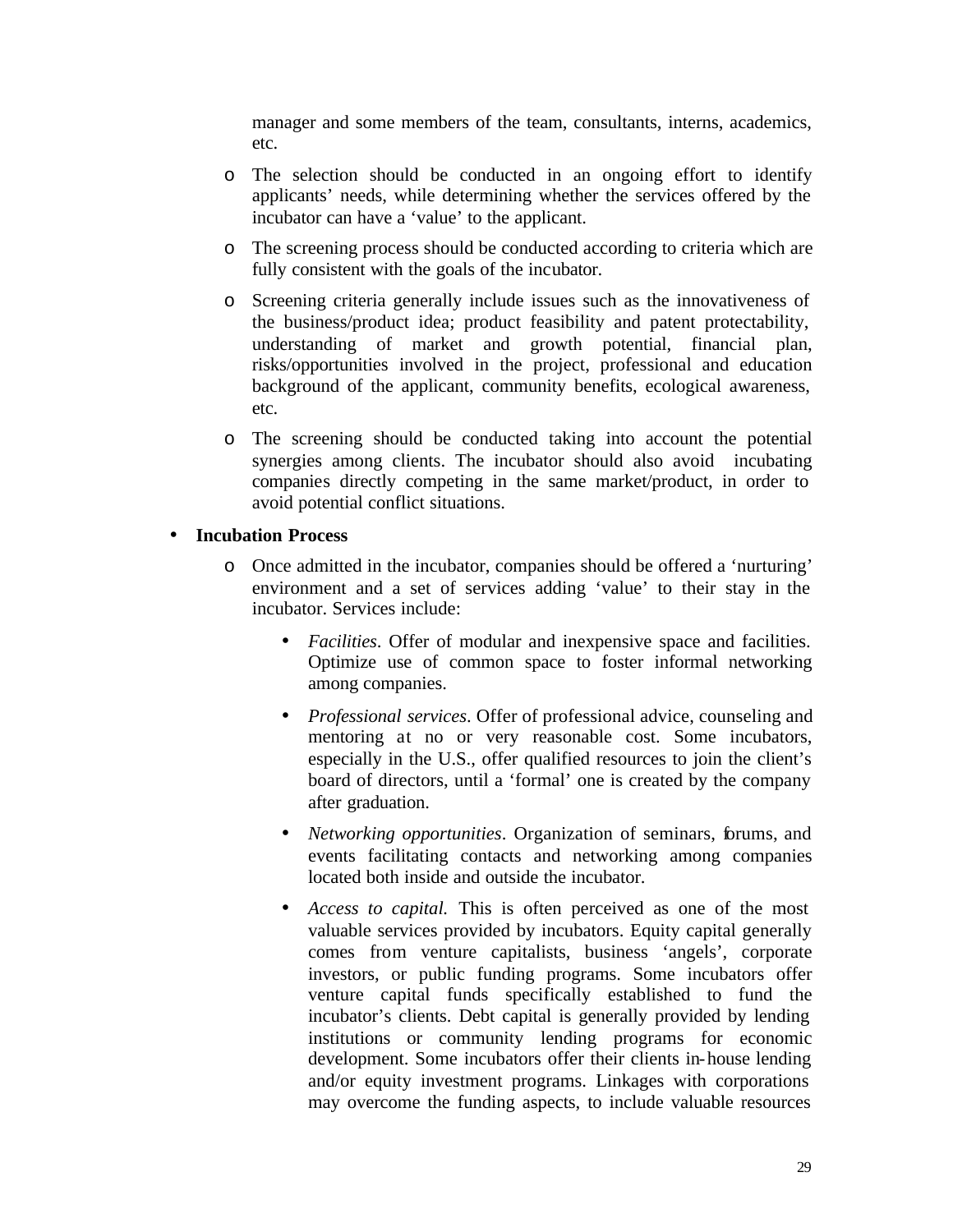such as support in product development and prototyping, and sales/distribution agreements.

• Creation of support mechanisms and partnerships to encourage cooperation of incubator clients with universities, corporations and the government.

# • **Graduation**

o The incubator should clearly define and communicate to applicants its graduation policies. Such policies should include the time limits, and the type/amount/value of services that would be provided by the incubator during the incubation process.

# **3.3 Measuring and Evaluating the Impact of Incubation Initiatives**

Incubator evaluations can be approached from different perspectives, which tend to reflect the goals of the incubator itself. When evaluating the effectiveness of non for profit incubators, public organizations tend to focus, for instance, on the number of jobs created; the number of graduate firms generated and their survival rates; increased sales and profits of tenant firms; incubator's revenue and sustainability over time; taxes paid by incubators; and the number of new marketed technologies. Technology incubators linked to a university tend to be interested in knowing the number of technologies commercialized through a new incubated company. For-profit incubators are generally interested in indicators such as the profitability and level of equity investment achieved by the incubator; and so on. Therefore, what is really important is that incubator programs be compared and benchmarked with other others of similar type and mission<sup>45</sup>.

An interesting framework for assessing Technology Incubators is provided by Mian<sup>46</sup>. His model is based on three sets of indicators:

- a) *Performance outcomes* which include program sustainability and growth, tenant firms' survival and growth, contribution to the incubator's sponsors mission, and community-related impacts.
- b) *Management Policies and their effectiveness* measuring the effective use of resources against the incubator's objectives. The elements assessed include the goals, organization and governance of the incubator, financing and capitalization, operational policies and target markets.
- c) *Services and their value added* assessment of the perceived value added to the client firms in terms of services and facilities provided, and the perceived value associated to the knowledge sharing and to the incubator's environment.

Despite the fact that this model addresses the features of U.S. incubators, and especially those created in university environments, this methodology seems to be applicable to other environments, provided that the needed data is available.

<sup>&</sup>lt;sup>45</sup> Reference: Best Practices in Business Incubation. Ibid.

<sup>46</sup> Mian, Ibid.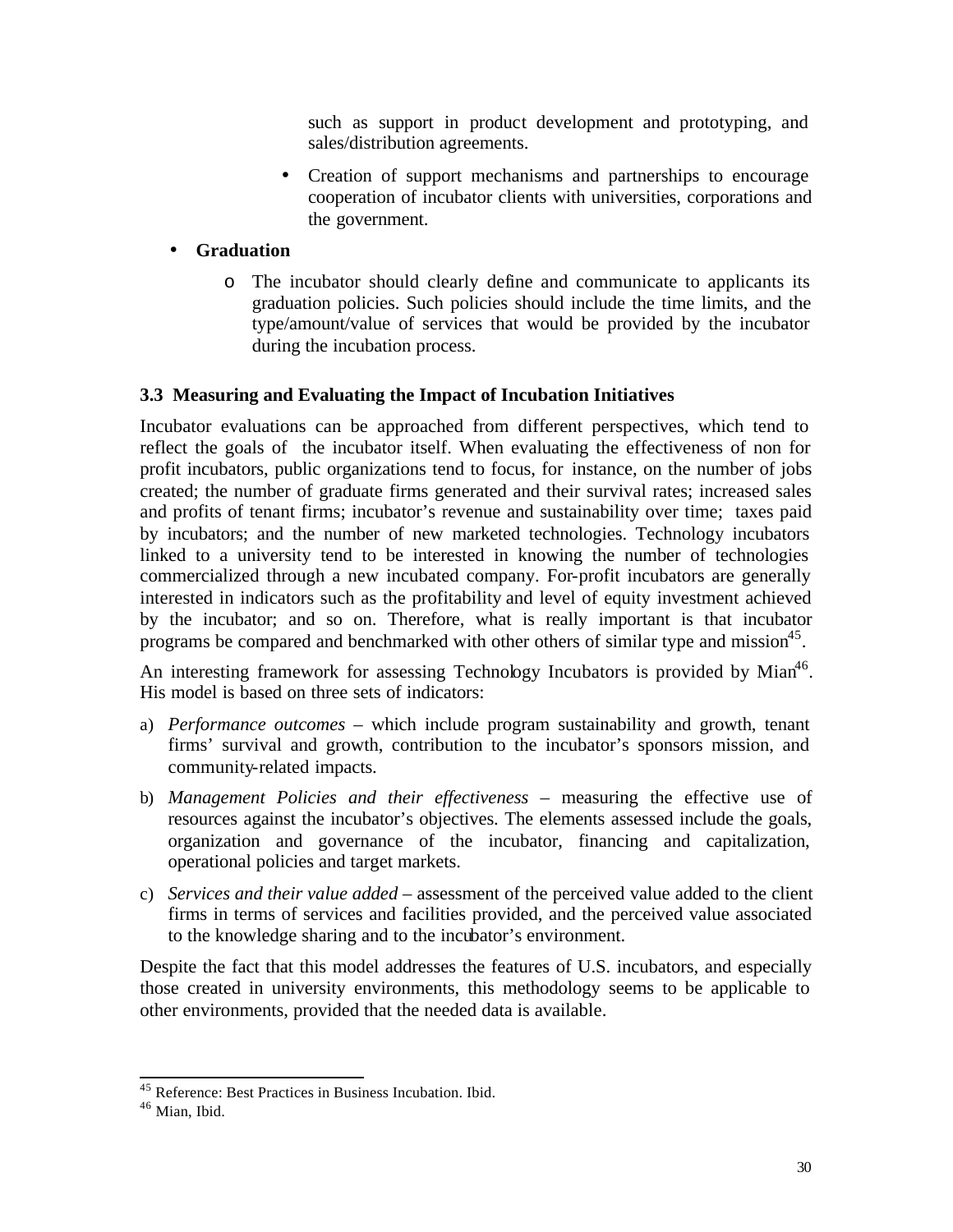In developing countries, business incubation practices are recent, although rapidly expanding, and statistics and assessment studies are limited, sometimes dated, and non homogeneous in their approach.

A suggested methodology for incubator performance assessment is provided by a UNIDO study conducted in  $1997^{47}$ . The seven countries reported in the study accounted for about one half of all incubators in developing economies - 143 incubators out of about 300 then estimated. The study reports some compared data related to incubators average investments, size (in terms of building space), average tenant firms and number of employees. In this study, evidence shows that incubators in Latin America tend to be smaller in terms of built facilities, firms incubated and number of employees. China and Eastern European countries tend to show larger incubator facilities. Although the study does not present data on survival rates of incubatee companies, it suggests the main indicators that should be considered to conduct assessments of developing countries' incubators performance, including:

- enterprises incubated in the incubation process and their survival rate
- jobs generated in the incubator
- jobs and sales created by graduate businesses after six years
- public investments per year

l

- research commercialized by incubated firms
- survey of tenant evaluation of incubator's added value
- sustainability of the incubator, measured by revenues and costs generated
- taxes and other contributions by tenants and graduates
- social impact, measured by public opinion surveys and research contracts between industry and university
- changes in state policies and their financial commitments.

It is widely recognized, however, that the mere survival of tenant firms cannot be considered a sufficient criterion of success. Technology-based businesses tend in particular to grow faster than other businesses and are often quoted on secondary stock markets in very short timeframes. The current trends regarding survival rates of tenants firms should always be compared to the growth rates of graduated firms after 3 to 5 years, in order to avoid that incubators become a mechanism simply supporting the survival of businesses in a "protected" environment, and not their expansion in the open market.

An in-depth analysis of the demand and supply of incubation in developing countries, would be useful, especially if linked to the monitoring and evaluation of the results achieved by broader private sector development strategies. Micro enterprise development, as well as the availability of data, which tends to reflect the level of

 $^{47}$  R. Lalkaka, ibid. The study is conducted for seven countries: Brazil, China, Czech Republic, Mexico, Nigeria, Poland and Turkey.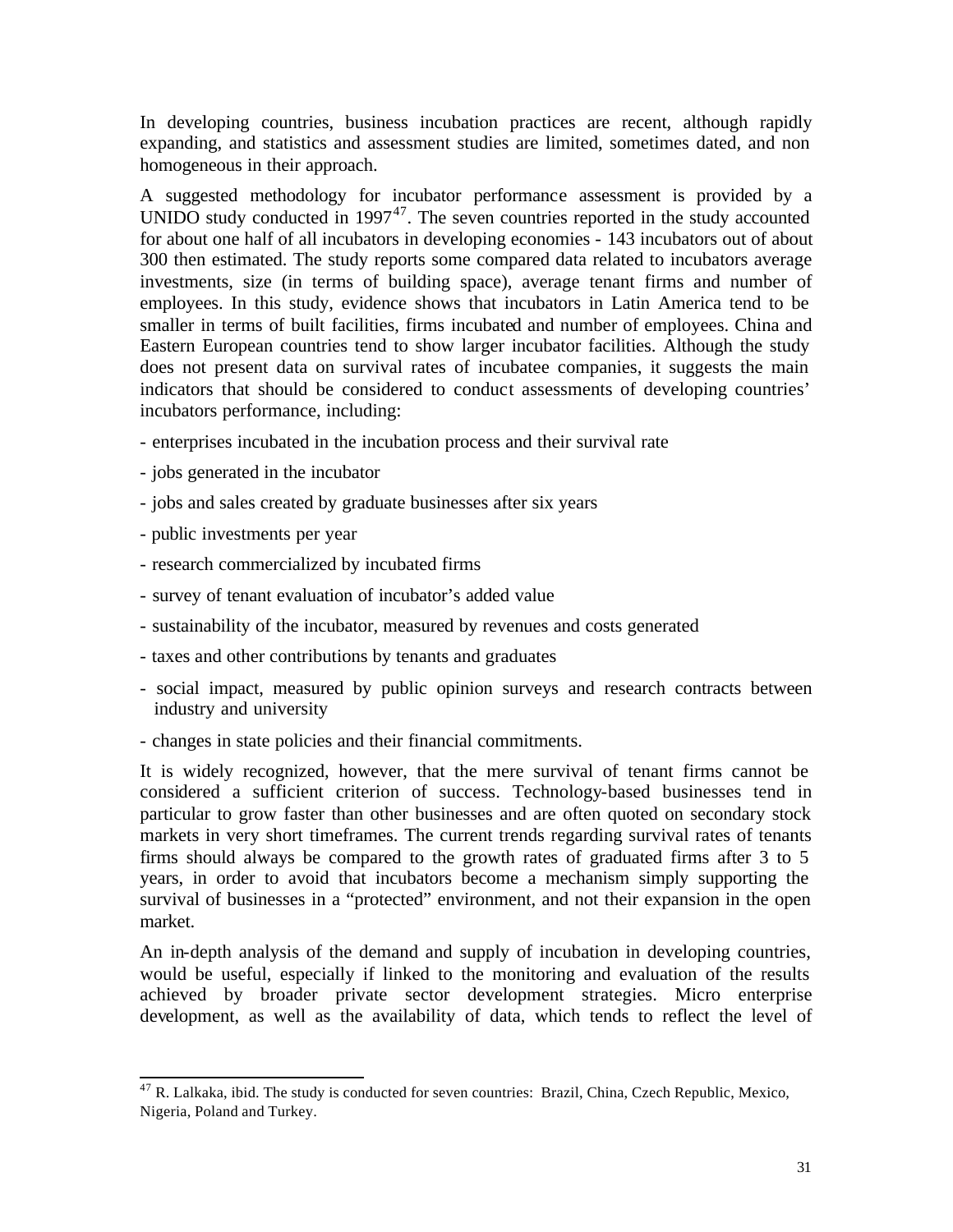'informality' in the economy, tend to vary from country to country. This makes the monitoring and evaluation effort particularly challenging and complex.

As regards the demand, a survey regarding the needs of small businesses in the Eastern European transition economies was commissioned some time ago by UNIDO to the European Foundation for Entrepreneurship Research (EFER).<sup>48</sup> The survey does not focus on incubation and start-ups, and is conducted on a regional basis. However, it explores the 'perceived value' of training and support services offered to small businesses in the region, and gives some interesting indications regarding the demand of small businesses in emerging contexts. For example, small firms recognize:

- The need of support in key areas such as marketing, finance and management;
- ß Shortage of skilled labor force was perceived as a limiting factor to growth;
- Imited market development and regulatory and financing barriers were perceived as major external barriers to growth;
- Problems perceived with taxation, social security and labor law;
- Lack of access to finance, absence of long term credits, bureaucratic procedures and high interest rates;
- **Lack of clarity in government policies for SME support;**
- Absence of relevant and/or effective support institutions.

Strategies improving the enabling business environments (legal, financial, fiscal, market, etc.), and the quality of the local labor markets and management skills, seem to be perceived as the most valuable elements for micro and small enterprise development. A stable macro-economy, an adequate trade environment, a competitive financial sector, the local availability of infrastructure and skilled workforce, are also considered the fundamental conditions for private sector development.

Institutional barriers – including the regulatory environments, tax regimes or labor market rigidities – represent a serious obstacle to entrepreneurship development. In 1996, a survey of almost 4,000 firms in 69 developing countries was conducted by the IFC  $^{49}$  to assess the evaluation of different aspects of the institutional framework for private sector development. In many of the countries surveyed, firms stated the minimal institutional infrastructure for a market economy was nonexistent or very poor<sup>50</sup>.

As a general recommendation, incubator monitoring and evaluation in developing countries should preferably be pursued by integrating two main layers of information :

- ♦ Measurement of incubator effectiveness versus alternative approaches. This monitoring and evaluation activity should be carried out for measuring the performance both of the incubator itself, and of the companies that are incubated in it;
- ♦ Measurement of the enabling factors for private sector development and of the main institutional and structural gaps at country levels.

<sup>&</sup>lt;sup>48</sup> www.unido.org/doc/331345.htmls

<sup>49</sup> World Development Report 1997, The World Bank, Washington DC.

<sup>50</sup> Reference: K. Hallberg, Ibid.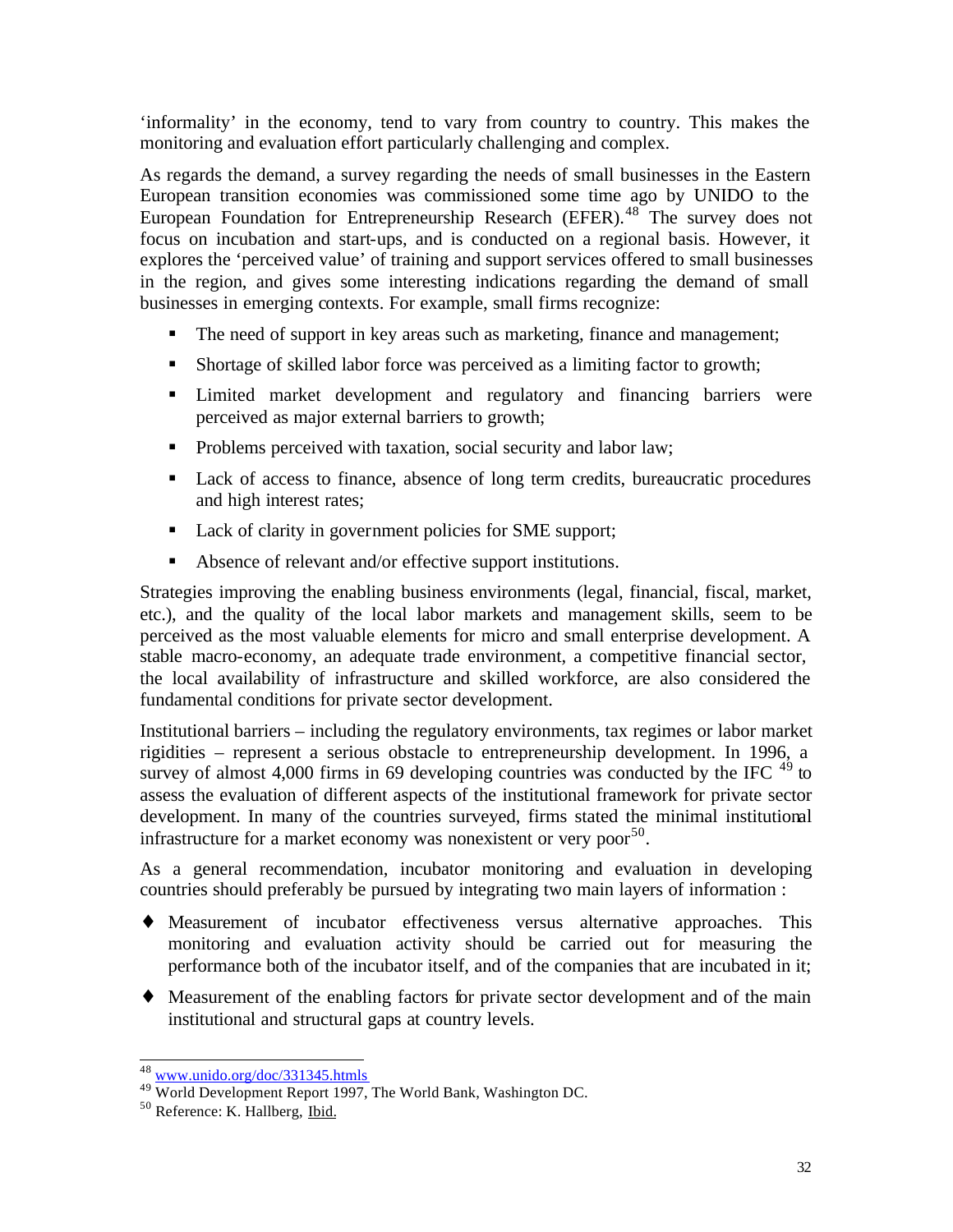In this way, incubators can be considered as part of a broader development strategy, and their cost-effectiveness and development potential be more easily assessed.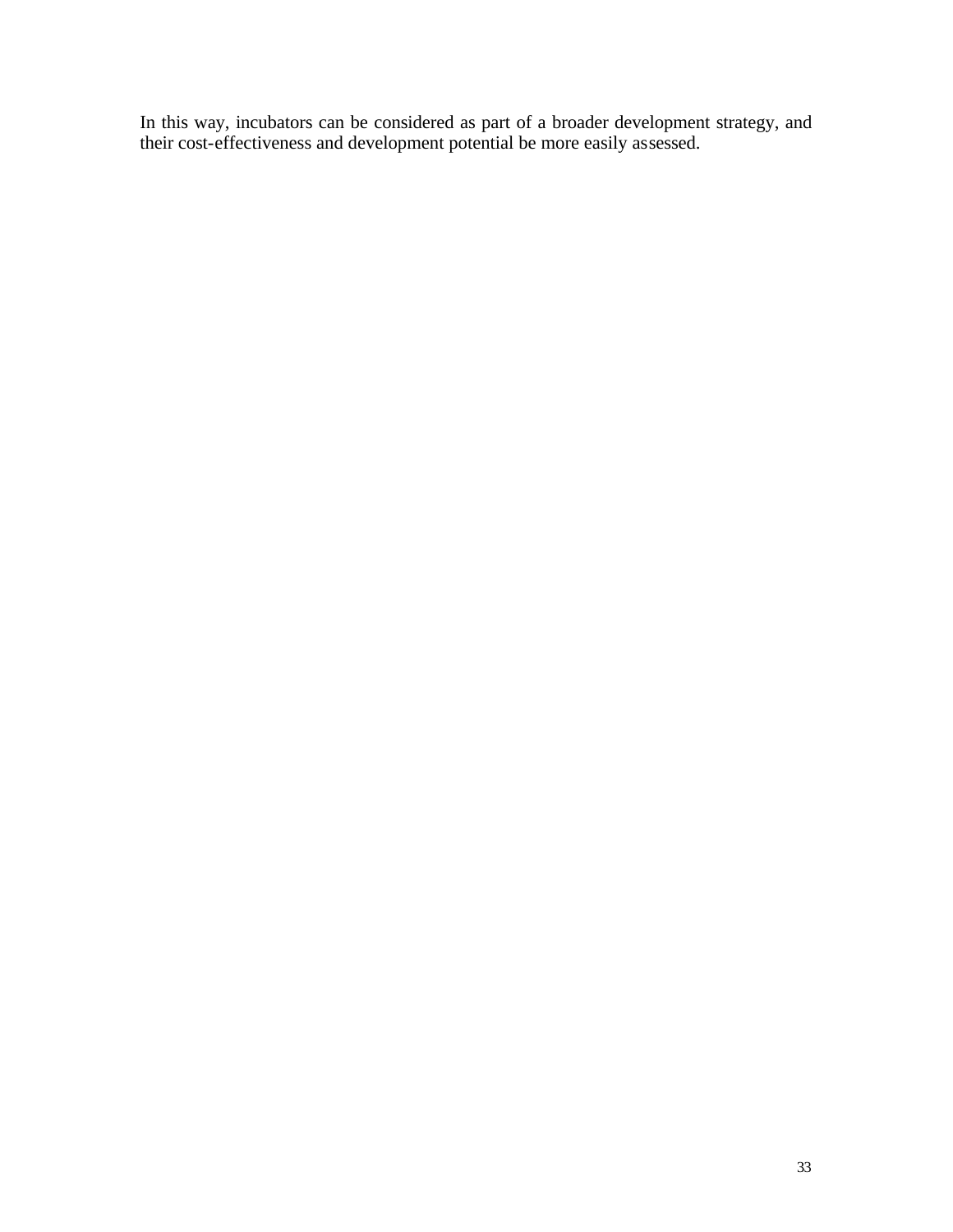# **References**

De Leon, Araceli Experience in Business Incubators. IFC, Corporate Planning Department, December 1999.

European Commission Enterprise Directorate General, Benchmarking of Business Incubators. Center for Strategy & Evaluation Services, February 2002.

Guegan, Nathalie, Growth Entrepreneurship and Venture Capital in Israel, 3i Venturelab, 2000.

Hallberg, Kristin A Market-Oriented Strategy for Small and Medium Enterprises, IFC, Discussion Paper no. 40, The World Bank, Washington DC.

Harley, Barbara, International Business Incubator, Silicon Valley Business Incubators: Good Old Models vs. Exciting New Models. A presentation to the World Bank, February 2002.

Lalkaka, Rustam, Lessons from International Experience for the Promotion of Business Incubation Systems in Emerging Economies, UNIDO, November 1997.

Lalkaka, Rustam, Rapid Growth of Business Incubation in China: Lessons for Developing and Restructuring Countries. WAITRO – World Association of Industrial and Technological Research Organizations, 2000.

Ma, Linmin, The Development Situation of Venture Capital in China, 2001. www.analyzed.com.

Mian, Sarfraz, The University Business Incubator: A strategy for developing new research/technology-based firms. Dot.Com Ventures, Incubators, Article no. 3, 1996.

Mian, Sarfraz, Technology Business Incubation: Learning from the US Experience, State University of New York at Oswego, 1997.

O'Shea, Margareth and Stevens, Candice, Governments as Venture Capitalists, The OECD Observer, no. 213, 1998.

OECD paper : Technology Incubators: Nurturing Small Firms, 1997.

Samsonova, Katya, Technology Incubators in Russia and Central and Eastern Europe, OECD, 1997.

SPICA Directory. Science Parks and Innovation Center Associations. Weidler Buchverlag, Berlin. 2001